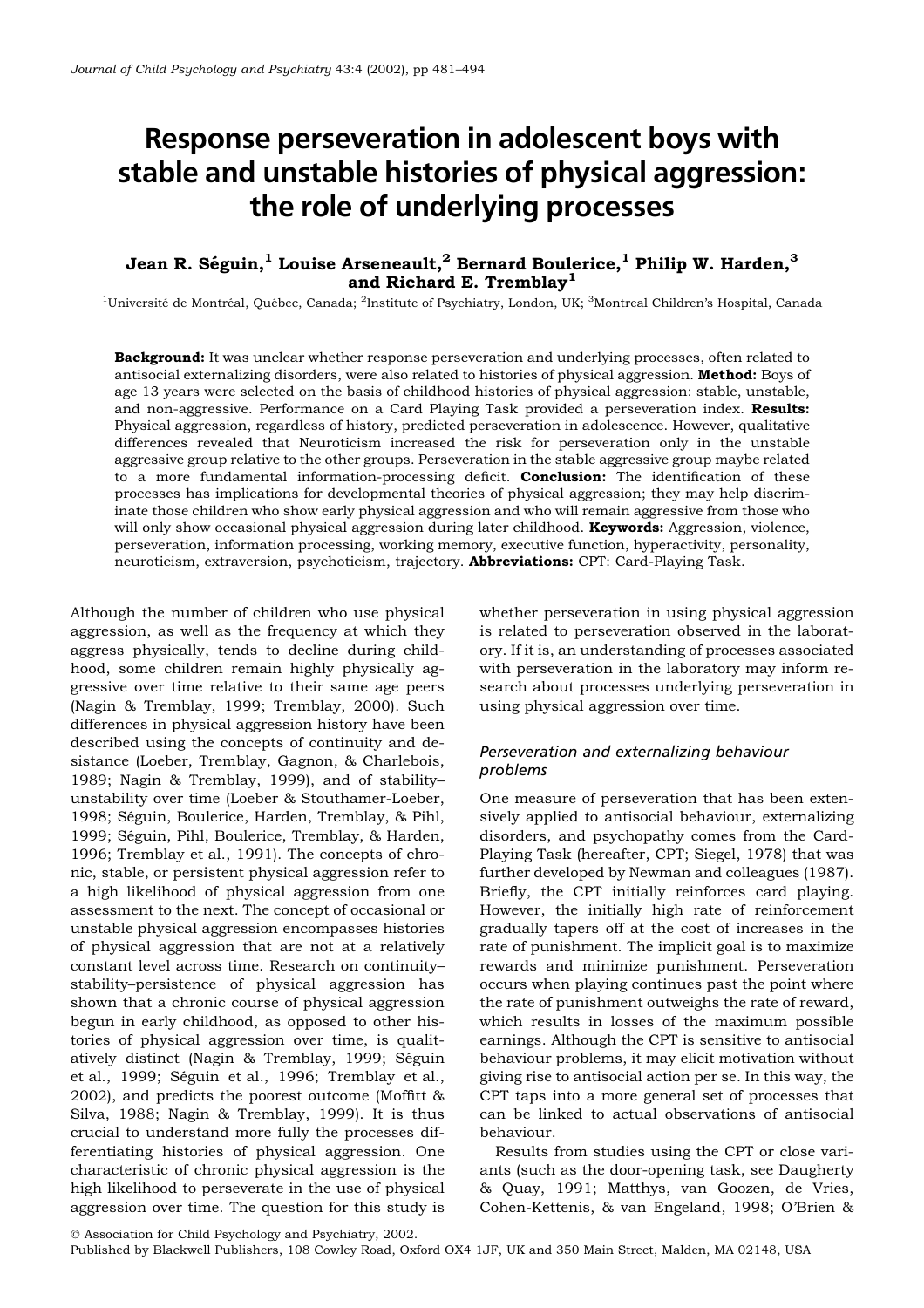Frick, 1996) show that several antisocial or impulsive groups of individuals play more cards than nonantisocial or non-impulsive control groups. This was the case for incarcerated psychopaths (Newman, Patterson, & Kosson, 1987), individuals with high psychopathy scores from a community sample (Belmore & Quinsey, 1994), non-anxious psychopathic children (O'Brien & Frick, 1996), children in therapeutic schools for externalizing problems (Kindlon, Mezzacappa, & Earls, 1995), delinquents (Fonseca & Yule, 1995; White et al., 1994), children with emotional and behavioural difficulties (Fisher & Blair, 1998), multigenerational sons of alcoholics (Giancola, Peterson, & Pihl, 1993), conduct-disordered children (Fonseca & Yule, 1995; Shapiro, Quay, Hogan, & Schwartz, 1988), and conduct-disordered children with or without comorbid hyperactivity (Daugherty & Quay, 1991; Matthys et al., 1998). Interestingly, the number of cards played on the CPT was not sensitive to Attention Deficit Hyperactivity Disorder symptomatology alone (Milich, Hartung, Martin, & Haigler, 1994), or for hyperactivity– impulsivity–inattention alone (Lynam, 1998). However, the combination of hyperactivity–inattention and conduct problems has been predictive of perseveration in relatively severe cases (Lynam, 1998; Matthys et al., 1998), whereas others failed to find this relation in less severe cases (Daugherty & Quay, 1991). In sum, poor performance on the CPT appears to be associated especially with a proclivity towards antisocial externalizing disorders or psychopathy, but not so much with hyperactivity alone.

Although many antisocial behaviour problems have been associated with poor performance on the CPT, we do not know if such poor performance could a) be characteristic of physical aggression and b) change as a function of the history of physical aggression. We would first predict that physically aggressive individuals also show perseveration, and second, if perseveration on the CPT has any relevance to perseveration in using physical aggression over time, we would also predict that perseveration in adolescence would be strongest in those whose history of physical aggression has been stable. Further, some studies have identified several processes underlying performance on the CPT and other similar paradigms (Goldberg, 1986; Newman, 1998; O'Brien & Frick, 1996; O'Brien, Frick, & Lynam, 1994; Sandson & Albert, 1984; Wallace, Bachorowski, & Newman, 1991). However, the study of such processes has been the exception rather than the rule.

## Processes underlying perseveration

The study of processes underlying perseveration may be important, particularly if, as we hypothesized, perseveration on the CPT during adolescence shares underlying processes that also contribute to perseveration in using physical aggression over time. A first set of processes that may underlie perseveration is relevant to executive function. The executive function refers generally to psychological processes involved in the self-regulation of thought and action. One important characteristic of measures of executive function is that they often involve competition among different underlying processes, one of which is correct and a default one that is incorrect (Zelazo, Carter, Reznick, & Frye, 1997). Because of this, executive function failures are often manifested as perseveration, or responding that is consistent with a pre-potent/default process. Our work (Séguin et al., 1999; Séguin, Pihl, Harden, Tremblay, & Boulerice, 1995) and that of others (Barkley, 1997; Giancola, Mezzich, & Tarter, 1998; Toupin, Déry, Pauzé, Mercier, & Fortin, 2000) has indicated that difficulties in basic processes implicated in executive function are important in externalizing disorders in general and in physical aggression in particular. Using measures of working memory, which assess the active, on-line, effortful and controlled processing of information involved in inductive and deductive reasoning, we have found that physically aggressive boys performed worse than non-aggressive boys (Séguin et al., 1995). However, physical aggression groups did not differ. In the context of perseveration tasks such as the CPT, we argue that if relevant feedback information is attended to during the game, working memory abilities will facilitate monitoring of the game outcome, evaluation of ongoing behaviour, on-line reformulation of a new plan and execution of a coherent response strategy. Although the measures of working memory we used in prior studies were conceptually related to executive function abilities as described above, and poor working memory could contribute to response perseveration, we have not examined response perseveration explicitly. Further, the addition of a measure of perseveration may discriminate better between chronic and occasional physical aggression than did our measures of working memory alone.

A second set of processes involves emotional reactivity and its manifestation through personality. Processes such as sensitivity to reward, to punishment, and to threat or anxiety, have been implicated in the study of perseveration in antisocial behaviour and have been useful in distinguishing psychopathy subtypes (Newman, 1998; Wallace et al., 1991). Individuals scoring high on Neuroticism have been shown to be sensitive both to reward (Wallace & Newman, 1997), and to punishment cues (Zuckerman, Joireman, Kraft, & Kuhlman, 1999), which results in impulsive and poorly regulated behaviour. Theoretically, Neuroticism facilitates the automatic, involuntary, deployment of attention, which impairs adaptive information processing. Alternately, the tendency to Extraversion is associated with increased sensitivity to reward but not to punishment (Gray, 1991; Newman & Wallace, 1993; Zuckerman et al., 1999). Among other characteristics, extraverts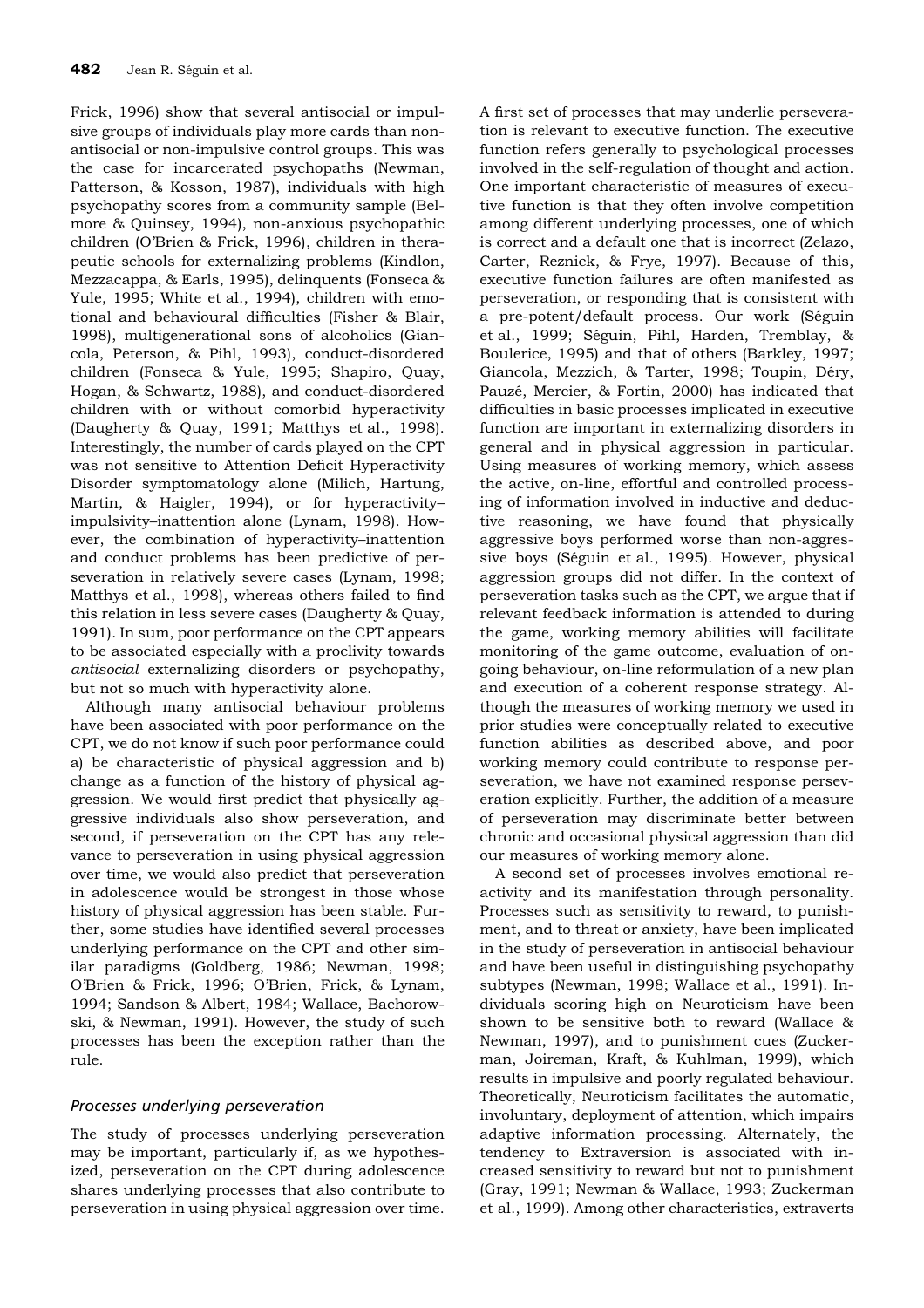will show impulsivity when cues for reward are present (Bachorowski & Newman, 1990). Because of an overlap between these dimensions of personality, greatest impulsivity has been expected when Extraversion and Neuroticism interact, i.e., in individuals who score highly on both dimensions (Gray, 1991; Newman & Wallace, 1993). Psychoticism is believed to represent Impulsive Unsocialized Sensation Seeking (Zuckerman, 1993) and to be characteristic of psychopathy (Newman & Kosson, 1986; Thornquist & Zuckerman, 1995) and other antisocial behaviour. Individuals scoring high on Impulsive Unsocialized Sensation Seeking have been described as showing poor passive avoidance learning, i.e., difficulties withholding punished responses, because they would also show high impulsivity and heightened sensitivity to reward. Conversely, Gray (1991) sees Psychoticism as reflecting functions of the fight/flight motivational system. This system theoretically responds to unconditioned stimuli. However, the CPT functions on the basis of cues/ conditioned stimuli. Thus it is unclear whether Psychoticism would be related to perseveration on the CPT or not. Finally, sensitivity to punishment per se may increase as a function of greater Negative Affectivity and result in less perseveration, similar to individuals with high anxiety scores (Newman, Schmitt, & Voss, 1997; O'Brien & Frick, 1996; Séguin et al., 1996). An individual with high Negative Affectivity has been described by Tellegen (1985) as distressed, fearful, hostile, jittery, nervous, and scornful.

## Specificity of perseveration to antisocial behaviour problems

Lastly, although poor performance on the CPT appears to be associated specifically with a proclivity towards antisocial externalizing disorders, the role of non-antisocial externalizing behaviours, such as problems of hyperactivity and inattention, has not been consistently examined in studies of perseveration on the CPT and externalizing behaviours. It may be difficult to make sound predictions regarding the additional role of hyperactivity and inattention in perseveration in a community sample. However, Barkley (1997) proposed that hyperactivity should be more sensitive to executive function problems than inattention. Thus, to the extent that perseveration can be an outcome of poor executive function (Zelazo et al., 1997), we would then expect perseveration to be associated more strongly with hyperactivity than with inattention. Nonetheless, we would not expect hyperactivity alone to be predictive of perseveration once physical aggression history has been taken into account because the literature reviewed above suggests that perseveration is specific to antisocial behaviour problems or psychopathy.

#### Summary

In sum, four main hypotheses guided this study of physical aggression: a) perseveration in adolescence is expected to be related to childhood physical aggression, b) because perseveration in adolescence may reflect processes that contributed to the maintenance of maladaptive behaviour in childhood, perseveration is expected to be strongest in stable aggressive boys relative to unstable aggressive and non-aggressive boys, c) processes associated with perseveration should be the same across groups, d) hyperactivity is expected to be associated with perseveration but not once history of physical aggression has been taken into account. These questions will be addressed with the CPT and with concurrent assessments of working memory and emotional reactivity as defined by Extraversion, Neuroticism, Psychoticism and Negative Affectivity.

#### Method

#### **Participants**

Participants were selected from an initial sample of 1,037 boys who had been recruited in kindergarten from 53 schools in low socio-economic areas of Montréal and followed since (Tremblay, Pihl, Vitaro, & Dobkin, 1994). These boys were French speaking, their mother tongue was French, and their parents were born in Canada. Teacher-based measures, including those used for the sampling procedure, are described next, followed immediately by the sampling procedure itself. Other measures of interest complete the method.

#### Instruments and procedure

Teacher-rated behaviour. Scales were derived from teacher responses to the Social Behaviour Questionnaire based on analyses from the initial sample (Tremblay et al., 1991). Teachers were invited to complete the Social Behaviour Questionnaire in the spring of each school year when the boys were aged 6, 10, 11, 12, and 13.

The physical aggression scale used to select boys included 3 items: 1) fights with other children; 2) kicks, bites, hits other children; 3) bullies other children. For a sample of 10-year-olds, the internal consistency for this factor (Alpha) was .86 ( $n = 991$ ) and the test–retest reliability after two months was .83 ( $n = 44$ ) (Tremblay et al., 1991). Correlating the teacher-rated physical aggression score to peer-rated physical aggression at ages 10, 11, and 12 provided validity for this scale (i.e., correlation coefficients varied between .52 and .57) (Tremblay et al., 1991). Group assignment was made prior to obtaining age 13 physical aggression data. Three groups were selected based on the stability of physical aggression at 6, 10, 11 and 12 years of age. Across the entire sample, 893 boys could be classified. Boys who had scores above the 70th percentile at age 6 and on at least two out of three other assessments were considered stable aggressive (19%). That group was created to tap early physical aggression that has a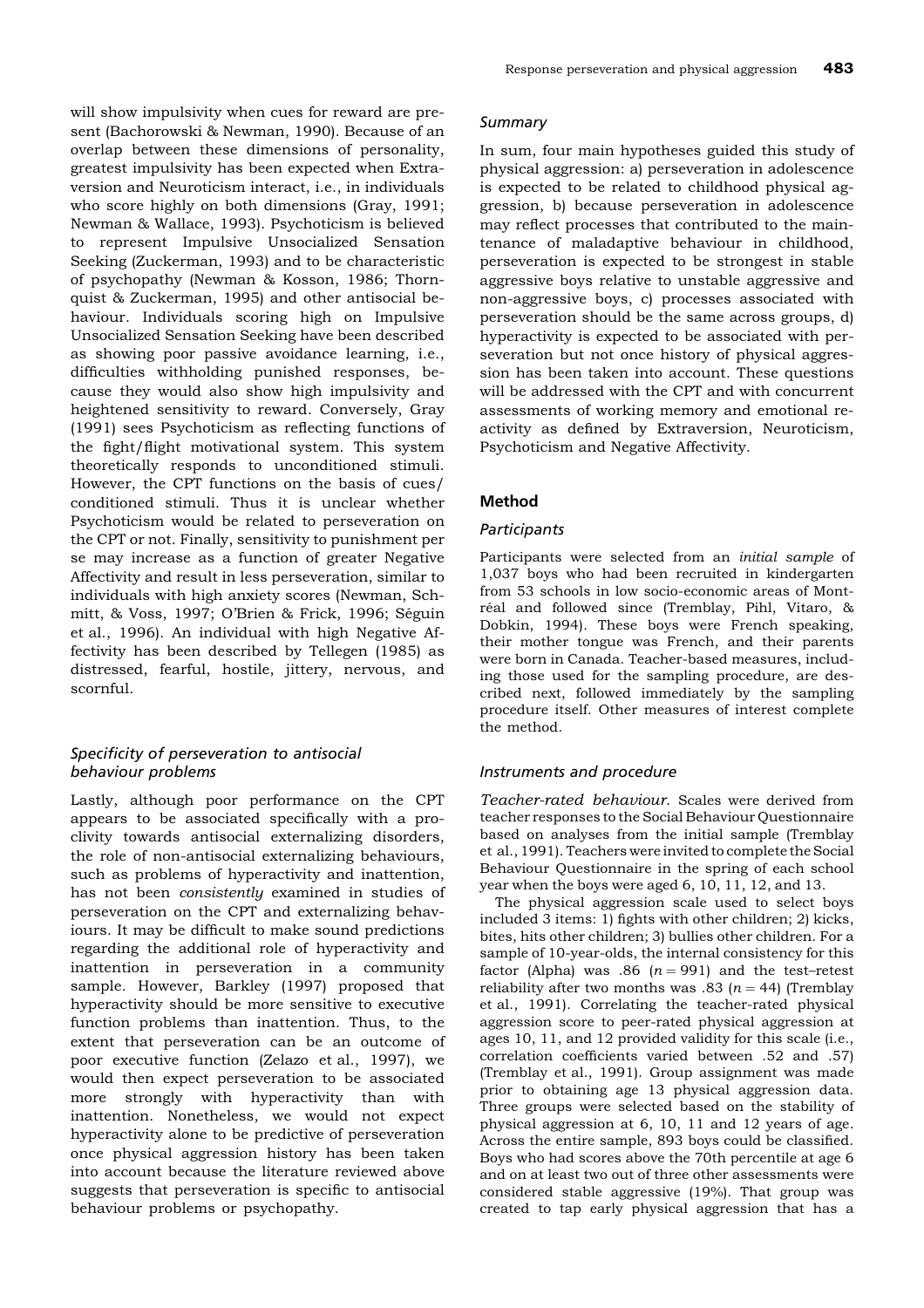relatively high probability of recurrence. Boys who never had a score over the 70th percentile during those assessments were classified as non-aggressive (35%). All participants who did not meet these criteria were considered unstable aggressive (46%); they had not been rated as deviant on physical aggression at age 6 and at two other times but were deviant at least once. The defining characteristic of this latter group is its circumscribed heterogeneity of patterns of deviant aggression over time. This group was initially created to examine if having an irregular profile of deviance over time could be distinguished from stable aggression. In previous studies we found unstable aggressive boys to report highest pain sensitivity (Séguin et al., 1996), and to show specific deficits on tests of posterior dorsolateral frontal lobe function (Séguin et al., 1999).

The Negative Affectivity scale included five items: 1) fearful; 2) distressed; 3) worried; 4) solitary; and 5) cries. It closely approximates the characteristics of high negative affectivity as outlined by Tellegen (1985) but without the problematic item 'hostility' (Gray, 1991). The internal consistency (Alpha) at age 10 was .75  $(n = 991)$  and the test–retest reliability after two months was .66 ( $n = 90$ ). The scale was found to be associated positively with avoidance of pressure pain and could therefore serve as an index of sensitivity to punishment (Séguin et al., 1996). The inattention scores were derived from a four-item scale: 1) inattentive; 2) poor concentration; 3) stares into space; and 4) gives up easily (age 13 alpha = .85,  $n = 820$ ). The hyperactivity scores were derived from a two-item scale including 1) restless, runs about, or jumps up and down; 2) does not keep still, squirmy, fidgety (age  $13$  alpha = .88,  $n = 817$ ). Raw means, standard deviations, and range for these variables were: Negative Affectivity  $M = 2.46$ , SD 2.26, Min/max =  $0/10$ , Inattention  $M = 3.49$ , SD 2.57, Min/max =  $0/8$ , and Hyperactivity  $M = .89$ , SD 1.24,  $Min/max = 0/4$ .

Missing data for age 13 Negative Affectivity ( $n = 15$ ), Inattention ( $n = 15$ ), and Hyperactivity ( $n = 16$ ) were replaced by the participant's own average of age 11 and 12 data on these measures. Correlations between age 13 and the age 11–12 average on Negative Affectivity, Inattention, and Hyperactivity were respectively .38  $p < .01$  (n = 812), .47 p < .01 (n = 812), and .43 p < .01  $(n = 811)$ .

Sampling procedure. The main sampling criteria in the selection of boys for which we could derive developmental histories of physical aggression and of Negative Affectivity (see scale definitions below) consisted of teacher ratings at the ages of 6, 10, 11, and 12 years. Our final sampling goal, based on a combination of statistical and practical considerations, was to recruit about 200 participants with a relatively equal representation of different histories of physical aggression. To do this we removed unavailable cases due to attrition  $(N = 116)$ , cases who had more than one missing value or for whom Negative Affect over time was in the middle range ( $N = 262$ ), and cases that did not meet various other inclusion and exclusion criteria  $(N = 326)$ . These 326 boys did not meet priority criteria such as (a) stability of physical aggression or non-aggression, (b) having already come to the laboratory, or (c) showing a history of late rise in physical aggression or negative

affect. Boys who did not meet criteria (a) but met (b) or (c) were classified as unstable aggressives. We thus identified a selection sample of 333 participants. After contacting 272 of these in the summer and early fall, we met our sample size objective and obtained participation of 203 boys that constitute the final laboratory sample. Of the 69 boys who were contacted but did not come to the laboratory during that time, 13 could not be scheduled for various reasons, and 56 refused to participate. A listwise selection of cases based on the variables included in the analysis yielded an  $n = 197$ once missing laboratory data for 6 participants had been taken into account. No differences were found on age 13 teacher ratings of prosociality, inattention, hyperactivity, and Negative Affectivity between the boys who came to the laboratory  $(N = 203)$  and those from the remainder of the sample for whom this data was available  $(N = 630)$ , nor on mother-ratings of family adversity in kindergarten ( $N = 203$  vs.  $N = 834$ ). The proportions of boys per groups (from  $N = 197$ ) were 35.5% stable aggressive  $(N = 70)$ , 29.5% unstable aggressive ( $N = 58$ ), and 35% non-aggressive ( $N = 59$ ). The participants' age at the time of their visit was  $M = 13.33$ years,  $SD = 0.30$ . Written informed consent was obtained from the parents and the boys themselves prior to laboratory activities. Written informed consent from the parents was obtained at each yearly assessment. The boys and their families were treated in accordance with the American Psychological Association ethical guidelines.

Response perseveration. The Card-Playing Task was adapted by Newman and colleagues (1987) and served as the measure of response perseveration. It is a computer-controlled behavioural laboratory task designed to create a response set with the help of an initially high rate of rewards. As the game progresses, responding is gradually followed by monetary loss. The task comprises 100 playing cards, including number and face cards, presented in a prearranged order on a colour monitor. The backs of the cards were all the same and included a question mark as a prompt for action. Two buttons allowed either playing a card or stopping the game. Sample face and number cards were shown to the participant to ensure comprehension. Participants were instructed that if they turned a face card they would win and that if they turned a number card, they would lose. Participants began the task with ten 5-cent coins (\$0.50) and were instructed to stop playing when they wished. The boys were given 5 cents immediately after the appearance of a face card and 5 cents were taken away immediately after a number card was presented. In other words, each time boys decided to see a card, they were betting 5 cents that it would be a figure card. At the beginning of each trial (i.e., before each card was displayed), the words 'DO YOU WANT TO PLAY?' appeared over a rectangle representing the back of the playing card. If participants wanted to see the card, they pressed button 1. If they preferred to stop the game, they pressed button 2. Participants were thus instructed to play until they decided to stop and were not given any goals or suggestions that could have biased their playing strategy. When the participants decided to play they saw either a face card with the words 'YOU WIN!' or a number card with the words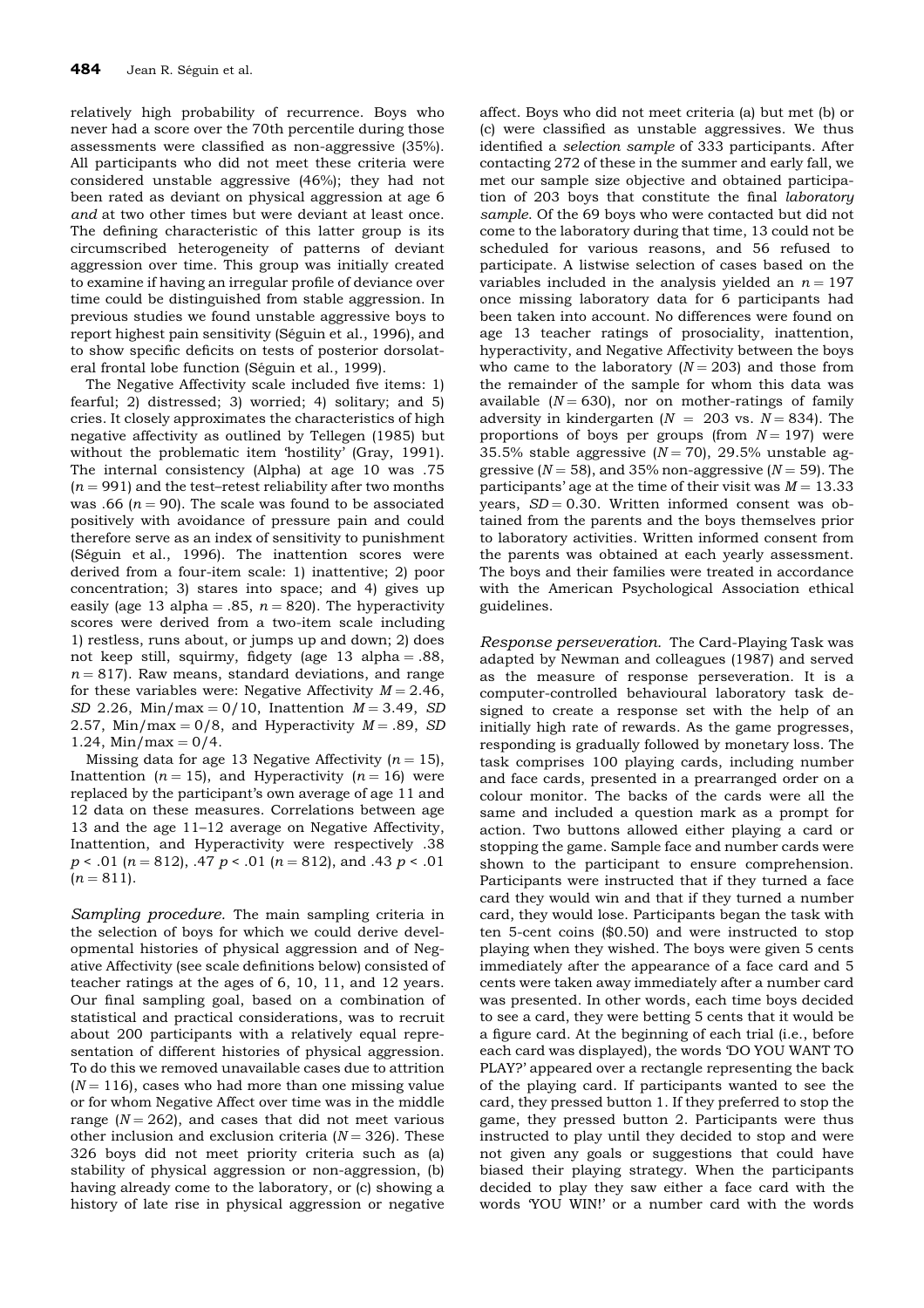'YOU LOSE!'. Participants were not told how many cards there were in the deck but were instructed that the deck was not a normal 52-card deck and that there was no point in counting cards. Boys took approximately 15 minutes, on average, to complete the game.

The underlying structure of the task was as follows. The proportion of losses (i.e., seeing a number card) increased by 10% with every block of 10 cards, from 10% during the first block to 100% during the last block of cards. The curves from Figure 1 show trial-by-trial changes in cumulative rewards (+ +), cumulative punishments  $(-)$ , and an index of cumulative earnings  $(0 0)$ that are built into the game. These curves show an initially high reward rate that was gradually reduced at the cost of an increase in the rate of punishment. Because the relationship between rewards and punishments was inversely proportional, the possible earnings were pre-determined. Thus, the net outcome of the reward and punishment curves, the index of cumulative earnings, is indicated by the inverted U curve for a hypothetical individual who would play all 100 cards.

The initial dependent measure for this study was the number of cards played before ending the game. However, that number may not accurately reflect perseveration. The principal characteristic of most tasks of perseveration involves a switch in underlying rule. Perseveration occurs when there is a failure to respond appropriately to the rule switch. Participants are unaware of the specific underlying rules: 'The more you play, the greater your earnings, but up to a point. Then the more you play, the more your earnings drop.' In other words, the implicit goal of this task is to quit, i.e., respond 'no' instead of 'yes' to the question: 'Do you want to play?', at an optimal point in order to minimize punishment (passive avoidance) and maximize rewards. Individuals who perseverate will go past that optimal point before stopping, will consequently play more cards, and lose more money. Traditionally, however, studies used the number of cards played as their dependent variable but may not have focused on perseveration as defined here. In order to define perseveration one must look a priori at the curve of earnings as a function of number of cards played. A priori examination of the inverted U curve in Figure 1 reveals that the optimal point to inhibit responding would be situated at around 75 cards. The rate of earnings clearly begins to decline from this point and the objective information required for making the decision to quit should no longer be ambiguous. Individual differences in card playing before that optimal point are less likely to be a function of perseveration; perseveration begins at that optimal point.

Working and general memory. The assessment of working memory in this sample was done with a number randomization task (a.k.a. subjective ordering; Wiegersma, van der Scheer, & Human, 1990). In this task a range of numbers (e.g., from 1 to 10) was given verbally to the participant with a starting number (e.g., 2). The participant was instructed to begin from that number and select verbally and without feedback all the remaining digits from the range while avoiding any apparent order, without missing any digit, without repeating a digit twice, and without using more than two consecutive numbers. Examples of apparent orders to avoid were provided to the boy, e.g., 2, 4, 6, 8, 10, 1, 3, 5, 7, and 9. Thus, a typical correct response for a 10-digit trial would be 2, 3, 7, 9, 1, 8, 10, 4, 6, and 5. Ranges used were of 4, 6, 8, and 10 digits, with two trials at each level. There were practice trials with feedback using 4 digits. A failure was defined as two consecutive trials with at least one error at a given



Figure 1 Cumulative number of rewards and punishments, and their difference across trials. The curves representing cumulative number of rewards, punishments and rewards–punishment, reveal the underlying predetermined nature of the game.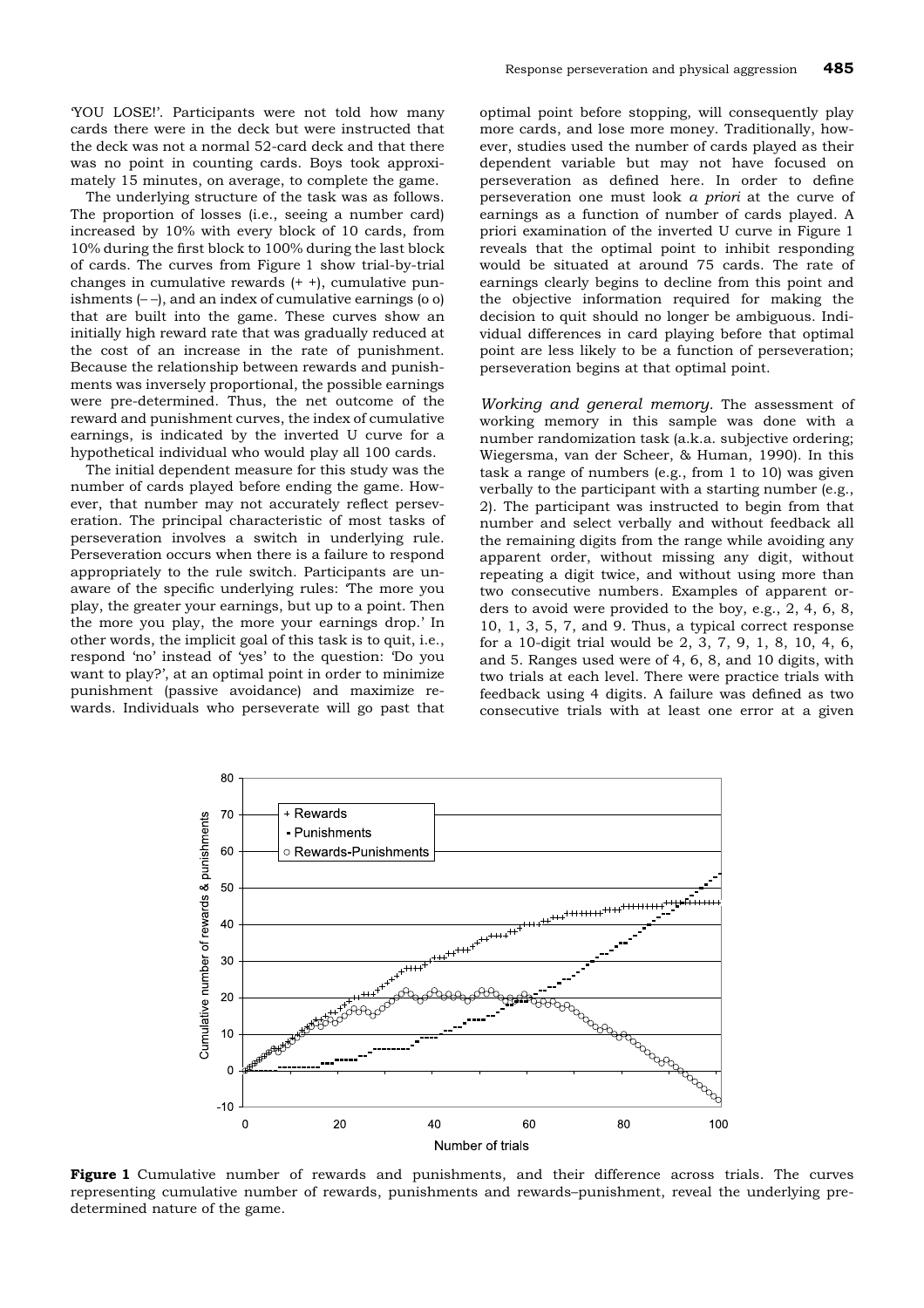level. The dependent variable was number of successful trials to failure. This task has been validated with Positron Emission Tomography and Magnetic Resonance Imaging technology within a double-dissociation paradigm as being specifically sensitive to the function of the mid-dorsolateral frontal cortex in normal participants (Petrides, Alivisatos, Meyer, & Evans, 1993). It correlates highly and specifically with other validated frontal lobe tasks and an executive function factor (Séguin et al., 1995). This task theoretically assesses Verbal Working Memory. Working memory is theoretically dependent on General Memory functions that are associated with the hippocampi and temporal lobes from a neuropsychological perspective (Luria & Homskaya, 1964; Petrides, 1989; Petrides & Milner, 1982). In contrast to working memory, which typically requires effortful processing and on-line manipulation of information, the concept of general memory refers here to the less active storage and retrieval of information that is subject to less processing. This position implies that poor performance on General Memory tasks will necessarily affect performance in working memory whereas the converse is not necessarily true. Thus, failures in General Memory could also result in perseveration as new or past learning may be poorly stored or retrieved. The digit span subtest from the Wechsler Memory Scales (Wechsler, 1987) was used to control for General Memory functions as recommended by Petrides (1995). Raw means, standard deviations, and range for these variables were: General Memory (digit span)  $M = 6.17$ ,  $SD = 1.62$ ,  $Min/max = 2/11$ , Verbal Working Memory (number randomization)  $M =$ 3.36,  $SD = 1.97$ , Min/max = 0/8. Thus, on average, boys of this age completed the 6–8 digit trials on the number randomization task. In comparison, using a slightly different methodology, adults with higher education make an average of 1 error per trial on a series of 10-digit trials on the Working Memory task (Petrides et al., 1993).

Extraversion, Neuroticism, and Psychoticism. Extraversion, Neuroticism, and Psychoticism were assessed with the Junior Eysenck Personality Questionnaire (Eysenck & Eysenck, 1975). The reliabilities for age 13 boys with the long form are as follows. For the Extraversion scale they are .81 for internal consistency, and .75 and .67 respectively for 1 and 6 months test–retest. Neuroticism reliabilities are .85 for internal consistency, and .74 and .72 respectively for 1 and 6 months test–retest. Reliabilities for Psychoticism are .69 for internal consistency, and .69 and .63 respectively for 1 and 6 months test–retest. In the current sample the internal consistency of the Extraversion scale was .64, that for the Neuroticism scale was .84, and that for the Psychoticism scale was .71. Raw means, standard deviations, and range for these variables were: Extraversion  $M = 17.9$ , SD 3.4, Min/  $max = 7/24$ , Neuroticism  $M = 8.95$ , SD 4.79, Min/  $max = 0/19$ , and Psychoticism  $M = 4.8$ , SD 3.04,  $Min/max = 0/14$ . The means and standard deviations for the Junior Eysenck Personality Questionnaire scales are roughly in the same range as recently published means (Zuckerman et al., 1999), with Extraversion being the highest followed by Neuroticism and Psychoticism.

#### **Results**

Because the data was based on how many trials participants played until they withdrew from the game, we used a survival analysis to test all hypotheses. This analysis allowed examining the proportion of participants still playing as a function of the various predictors, including physical aggression group status, across the 100 trials, and to examine whether predictors have the same strength across the whole curve, i.e., if there is a point where the strength of some effects differs. We used a Cox proportional hazard regression model to test for differences in the survival curves with respect to the hypothesized predictor variables and their interactions, which are summarized as follows: A) underlying processes, A1) cognitive processes (General Memory and Verbal Working Memory), A2) personality-motivation processes (Negative Affectivity, Neuroticism, Extraversion, and Psychoticism); B) behaviour, B1) physical aggression, B2) interactions between physical aggression and Working Memory, Negative Affectivity, Neuroticism, Extraversion, and Psychoticism, and the interaction between Extraversion and Neuroticism, and B3) discriminant behaviours relevant to perseveration (Inattention and Hyperactivity).

We found no order effect by controlling for the time at which participants played the game during the day and that variable was not included in subsequent analyses.

As a first step in testing our hypotheses, we verified the assumption of proportionality using the test of Grambsch and Therneau (1994) and tested for nonlinearities with penalized splines. The assumptions of proportionality and linearity were satisfied,  $\chi^2_{~(14)} = 16.04, \, p = .31.$  In the first model, the effect of predictors on the general rate of withdrawing was significant, Likelihood Ratio<sub>(14)</sub> = 33.6,  $p = .002$ ,  $R^2 = .157$ . The second model tested whether the differences found in the general rate of withdrawing were specifically at around 75 cards as we proposed earlier. In Figure 2, a plot of the survival curves shows constant rates in each group with a change at around 75 cards. We thus entered a dummy variable dichotomizing the card playing score at  $= 75$  cards and observed that all predictor effects observed in the first model vanish, Likelihood Ratio<sub>(14)</sub> = 12.5,  $p = .57$ . The  $R^2$  for the predictors of the first model dropped from 15.7% to a non-significant 6% in the second model. We calculated that 61% of the variance explained by that first model was accounted for by this cutoff. Then, in order to ensure that 75 cards was the optimal cutoff, we compared models with various cutoffs. The second model using a cutoff at 75 cards had not only the best fit but also accounted most for the predictors. If we choose to plot the curves from Figure 2 as a function of those who withdraw before, versus at or after, 75 cards we obtain the curves in Figure 3. This graph shows constant rates of withdrawing within each group, before and after the cut-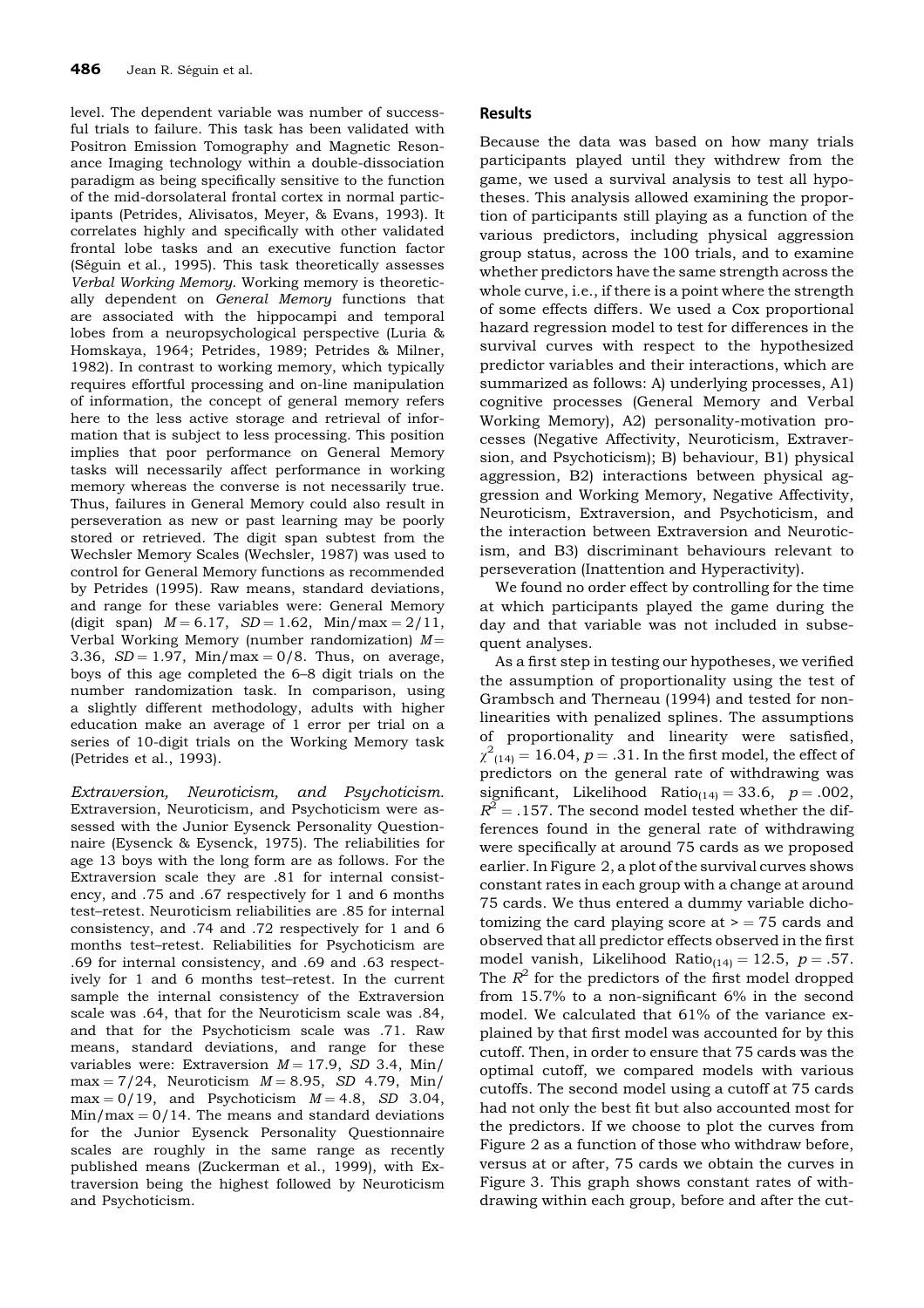

Figure 2 Proportion of boys per group still playing as a function of number of cards



Figure 3 Proportion of boys per group still playing as a function of number of cards, before and after number of cards  $>$   $= 75$ 

off. Figure 3 also reveals a difference in onset of withdrawal for the unstable aggressive group before the cutoff. These analyses confirm that a change in the curves occurs at 75 cards and that the rates of withdrawing of each curve as a function of predictors are constant otherwise. Under such conditions, survival analysis is no longer the tool of choice to examine a dichotomous outcome. Therefore, to better understand what explains the break at 75 cards, we entered the dichotomized perseveration score as a dependent variable in a logistic regression described below.

Using this definition of perseveration, we classified participants on the dichotomized score as follows: Boys who played more than 75 cards were considered perseverative, and the others non-perseverative. A cross-tabulation of perseveration by groups indicated that 51.4% of non-aggressive boys played fewer than 75 cards, whereas the proportions for Unstable Aggressive boys and Stable Aggressive boys were 22.2% and 27.8% respectively. Overall, a little over half of the sample  $(n = 103)$  played to the end. Means and standard deviations for number of cards played by group were  $M = 85.01$ ,  $SD = 23.87$  for the stable aggressive group,  $M = 90.37$ ,  $SD = 14.55$  for the unstable aggressive group,  $M = 73.19$ ,  $SD =$ 28.30 for the non-aggressive group.

Independent variables were ordered as follows. Because we already know that cognitive processes are poorer in physically aggressive boys, and because of their conceptual proximity to perseveration, we will enter these first followed by personalitymotivation processes. Also, because our focus is to further an understanding of physical aggression, physical aggression groups will be entered next, followed by the other discriminant behaviours theoretically relevant to perseveration. More specifically, order of entry for blocks of variables was as follows: Block 1: General Memory and Verbal Working Memory; Block 2: Negative Affectivity, Neuroticism, Extraversion, and Psychoticism; Block 3: physical aggression; Block 4: interactions between physical aggression and Working Memory, Negative Affectivity, Neuroticism, Extraversion, and Psychoticism, and the interaction between Extraversion and Neuroticism; and Block 5: Inattention and Hyperactivity. All variables were forced in the model at their respective steps except for the interactions, which were left free to enter in a forward stepwise fashion. The non-aggressive group was used as the comparison group except where a contrast between both aggressive groups was required, as indicated. For greater clarity of interpretation of odd ratios, all independent variables except group classification were standardized for the logistic regression.

Table 1 shows the correlations between the variables included in the logistic regression. Intercorrelations among variables were in expected directions. However, we note that only Verbal Working Memory, physical aggression, hyperactivity and inattention correlate with perseveration at this stage of analyses. Table 2 shows results from the logistic regression. At the first step, Verbal Working Memory predicted response perseveration but General Memory did not. That effect indicated that a decrease of one standard deviation in Verbal Working Memory was associated with an increased risk of 1.41 (or 1/.71) of being in the perseverative group. This supports the hypothesis that performance on the CPT and the number randomization task do share Verbal Working Memory components. At the second step, we found no significant effects of the covariates Negative Affectivity, Neuroticism, Extraversion, or Psychoticism. This indicated that emotionality-motivation did not influence perseveration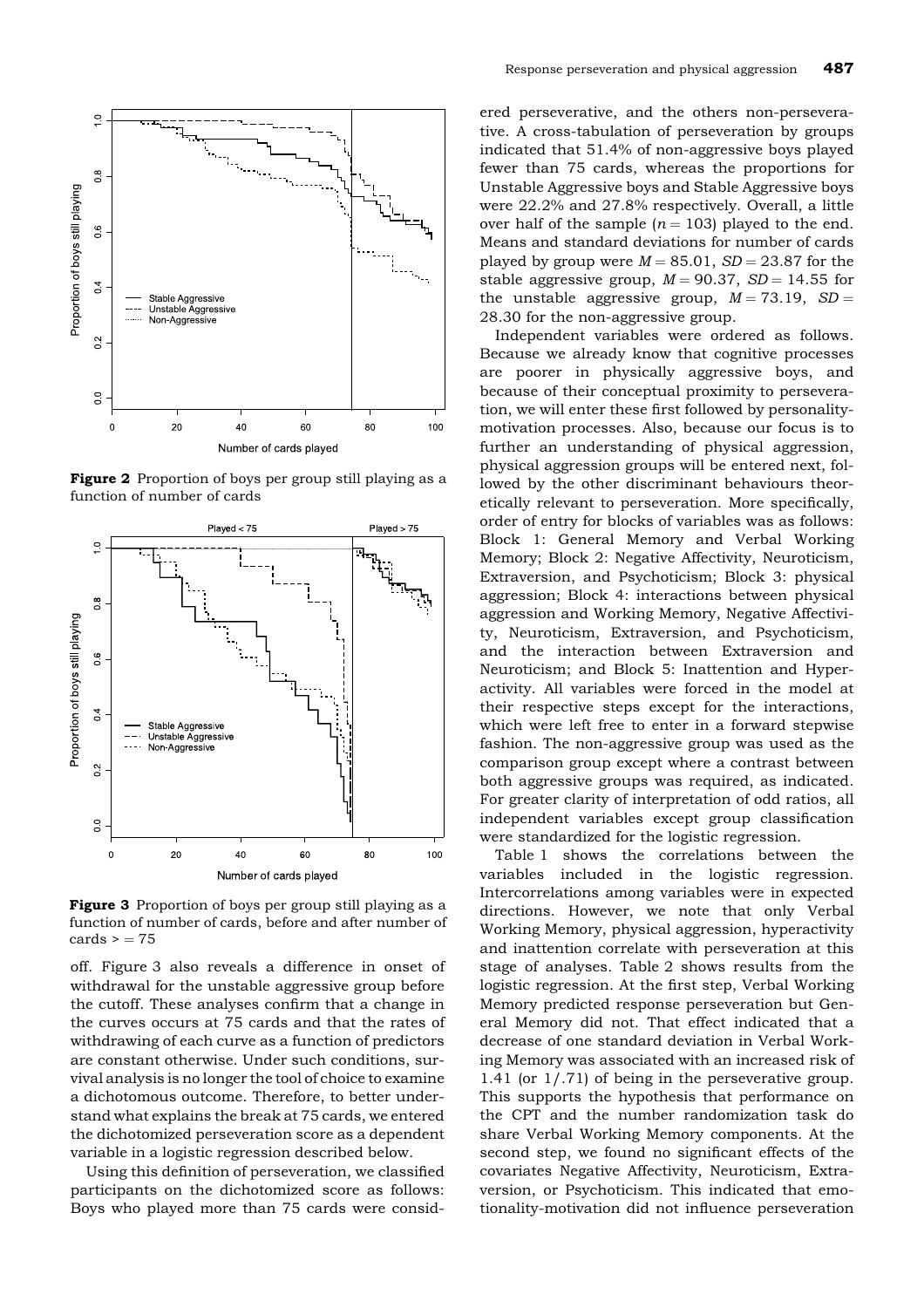Table 1 Correlations between variables included in the model

| Variables                   | A       | GM       | <b>VWM</b> | <b>NA</b> | Ex       | Psy      | N       |          | H        |
|-----------------------------|---------|----------|------------|-----------|----------|----------|---------|----------|----------|
| Perseveration               | $.21**$ | $-.06$   | $-.17*$    | .08       | $-.07$   | .04      | .09     | $.18**$  | $.22**$  |
| Aggression groups (A)       |         | $-.26**$ | $-.32**$   | $.25**$   | $-.02$   | $.30**$  | .08     | $.30**$  | $.40**$  |
| General Memory (GM)         |         |          | $.29**$    | $-.39**$  | $.38**$  | $-.18**$ | $-.11$  | $-.29**$ | $-.17*$  |
| Verbal Working Memory (VWM) |         |          |            | $-.02$    | $-.03$   | $-.20**$ | $-.10$  | $-.16*$  | $-.26**$ |
| Negative affectivity (NA)   |         |          |            |           | $-.36**$ | .09      | .02     | $.36**$  | .01      |
| Extraversion (EX)           |         |          |            |           |          | $-.05$   | $-.03$  | $-.05$   | .13      |
| Psychoticism (Psy)          |         |          |            |           |          |          | $.34**$ | $.40**$  | $.32**$  |
| Neuroticism (N)             |         |          |            |           |          |          |         | $.23**$  | $.16*$   |
| Inattention (I)             |         |          |            |           |          |          |         |          | $.38**$  |

All correlations two-tailed Pearson except for Spearman correlations with the variables. Aggression groups ordered as follows: Nonaggression < Unstable Aggression < Stable Aggression, and Perseveration ordered as follows: non-perseverative < perseverative.  $n = 197$ .

 $H = Hyperactivity.$ 

\*  $p < .05$ . \*\*  $p < .01$ .

overall. However, the effect of Working Memory remained significant.

When physical aggression groups were entered in the third block of the analysis using the non-aggressive group as the comparison group, Verbal Working Memory became non-significant. This indicated that physical aggression and Verbal Working Memory shared a part of the variance that explained response perseveration. More specifically, the share explained by Verbal Working Memory was contained in the share explained by physical aggression groups. Physical aggression groups significantly predicted response perseveration (7.2% of variance). Boys in the stable physical aggressive group were more than two and a half times at risk than the nonaggressive group of belonging to the perseverative group. Boys in the unstable physical aggressive group were about three and a half times more likely than boys in the non-aggressive group to belong to the perseverative group. Although the risk for perseveration was higher in the unstable aggressive group than the stable aggressive group, contrary to prediction, a test of that difference obtained by rerunning the model using the unstable aggressive group as the comparison group failed to reach significance. This indicates that stable and unstable aggressive boys perseverate equally.

In the fourth block of the analysis, the interactions between physical aggression groups and Verbal Working Memory, Negative Affectivity, Extraversion, and Psychoticism, and the interaction between Extraversion and Neuroticism did not reach the statistical level to enter in the analysis and were removed from the last two models presented in Table 2. However, the interaction between physical aggression groups and Neuroticism accounted for an additional 3.4% of the variance beyond the effect of aggression groups. This interaction indicated that Neuroticism was related more positively to perseveration in unstable aggressive boys than in nonaggressive boys. This effect was not found among the stable aggressive boys when compared to the nonaggressive boys. We further examined if both the main effect of aggression groups and this interaction would remain significant if we used the unstable aggressive groups as the comparison instead of the non-aggressive group. This alternate way of looking at the same model revealed no difference in perseveration between the unstable and stable aggressive groups. However, the significant interaction effect indicated that Neuroticism was related more positively to perseveration in unstable aggressive boys than in stable-aggressive boys (odds ratio  $= 3.67$ ,  $B = 1.30$ ,  $SE = .48$ , Wald = 7.43;  $df = 1$ ,  $p = .006$ ). Further, we examined if any differences in range of Neuroticism could have caused this interaction and found no difference in range across the three groups, no mean difference between the aggressive groups, but a significantly lower score for the non-aggressive group ( $\bar{F} = 3.87$ ,  $p < .05$ ,  $\chi^2 = .04$ , power = .69). This effect of Neuroticism on card perseveration was thus specific to unstable aggressive boys and Neuroticism had no impact on perseveration in the other groups.

In the fifth block of the analysis, we entered teacher-ratings of hyperactivity and inattention. Although both were correlated to perseveration in Table 1, only hyperactivity reached significance in the logistic regression, accounting for an additional 2.5% of the variance. This indicated that increases of one standard deviation in hyperactivity resulted in an increased risk of being classified perseverative by a factor of 1.6. However, contrary to our prediction, the introduction of hyperactivity and inattention in the model resulted in a relatively uniform attenuation of the effects of physical aggression groups. Specifically, the change in odds ratio from before to after the entry of hyperactivity in the equation was 1.38 for the stable aggressive group and 1.14 for the unstable aggressive group. We then re-ran the logistic regression by entering hyperactivity before entering physical aggression to examine whether or not physical aggression would have an attenuating effect on the relationship between hyperactivity and perseveration. The change in odds ratio for hyperactivity entered right before entering physical aggression versus right after entering physical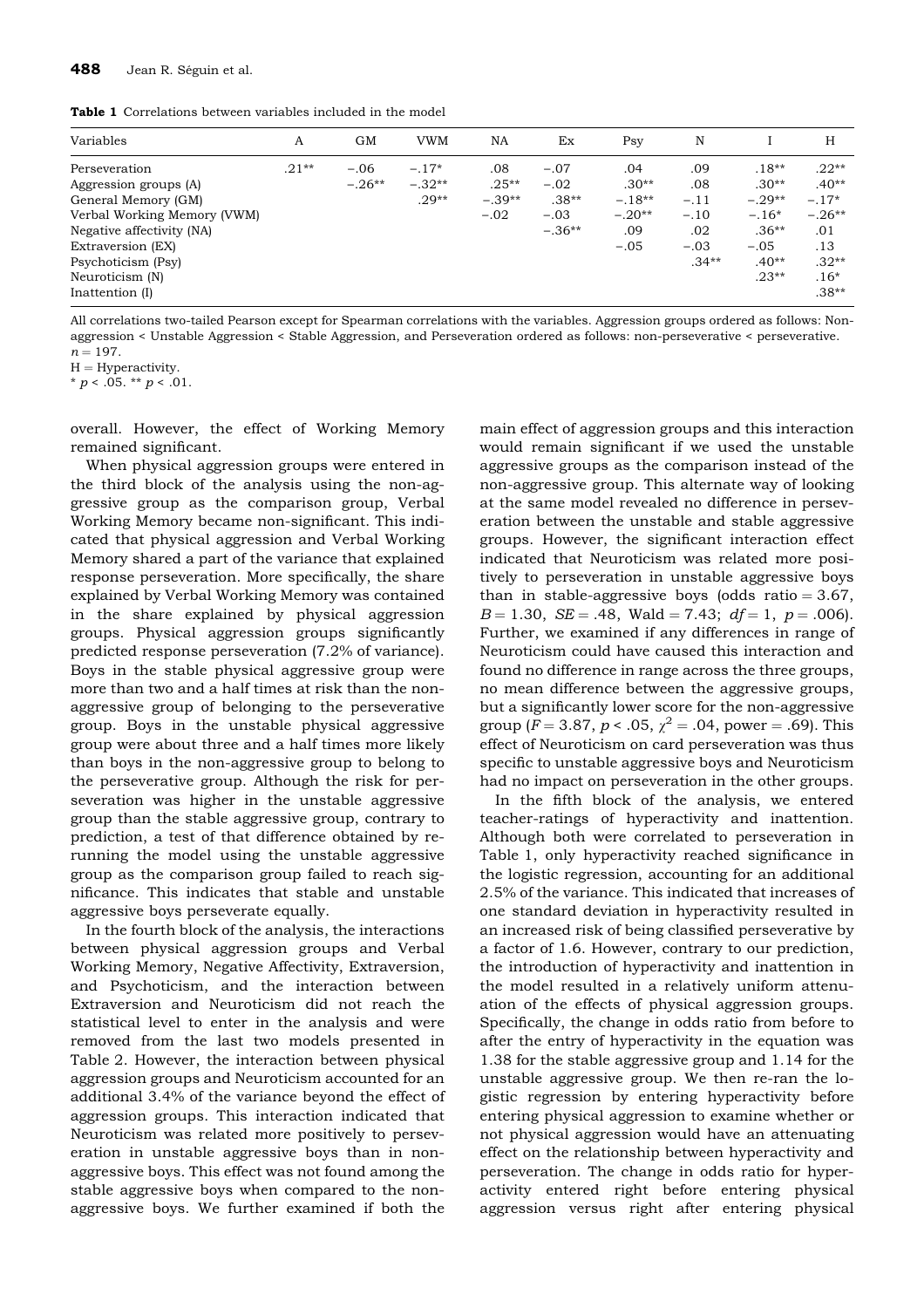|  |  |  |  |  |  | <b>Table 2</b> Results of logistic regression analyses predicting perseveration |
|--|--|--|--|--|--|---------------------------------------------------------------------------------|
|--|--|--|--|--|--|---------------------------------------------------------------------------------|

| $\overline{2}$<br>5.31<br>2.1%<br>1.<br>$-.03$<br>.03<br>$\mathbf{1}$<br>.98<br>General Memory<br>.16<br>$.71*$<br>Verbal Working Memory<br>$-.34$<br>.16<br>4.59<br>$\mathbf{1}$<br>2.81<br>$\overline{4}$<br>3.2%<br>2.<br>General Memory<br>.09<br>.24<br>$\mathbf{1}$<br>1.09<br>.18<br>$.69*$<br>Verbal Working Memory<br>$-.37$<br>.17<br>5.12<br>$\mathbf{1}$<br>.39<br>Negative Affectivity<br>.11<br>.17<br>$\mathbf{1}$<br>1.11<br>Neuroticism<br>.19<br>.16<br>1.35<br>$\mathbf{1}$<br>1.21<br>$-.15$<br>.17<br>.75<br>.86<br>Extraversion<br>$\mathbf{1}$<br>$-.05$<br>.17<br>.07<br>.96<br>Psychoticism<br>$\mathbf{1}$<br>10.28**<br>2<br>7.2%<br>3.<br>.19<br>.34<br>General Memory<br>.11<br>$\mathbf{1}$<br>1.12<br>.77<br>Verbal Working Memory<br>$-.26$<br>.17<br>2.33<br>$\mathbf{1}$<br>1.00<br>Negative Affectivity<br>$-.01$<br>.18<br>.00<br>$\mathbf{1}$<br>Neuroticism<br>.15<br>.17<br>.73<br>$\mathbf{1}$<br>1.16<br>$-.19$<br>$\,1$<br>.83<br>Extraversion<br>.18<br>1.11<br>$-.17$<br>.85<br>.85<br>Psychoticism<br>.18<br>$\mathbf{1}$<br>Physical Aggression <sup>a</sup><br>a) Stable<br>.98<br>.41<br>$\mathbf{1}$<br>$2.67*$<br>5.64<br>b) Unstable<br>8.72<br>$3.53**$<br>1.26<br>.43<br>$\mathbf{1}$<br>$8.60*$<br>2<br>10.6%<br>4.<br>.20<br>General Memory<br>.13<br>.43<br>$\mathbf{1}$<br>1.14<br>$-.29$<br>.75<br>Verbal Working Memory<br>.18<br>2.68<br>$\mathbf{1}$<br>.98<br>Negative Affectivity<br>$-.02$<br>.19<br>.01<br>$\mathbf{1}$<br>Neuroticism<br>.02<br>.26<br>.01<br>$\mathbf{1}$<br>1.02<br>$-.25$<br>1.80<br>.78<br>Extraversion<br>.18<br>$\mathbf{1}$<br>$-.19$<br>Psychoticism<br>.19<br>.98<br>$\mathbf{1}$<br>.83<br>Physical Aggression <sup>a</sup><br>5.75<br>$\mathbf{1}$<br>$2.78*$<br>a) Stable<br>1.02<br>.43<br>1.21<br>7.50<br>$\mathbf{1}$<br>$3.37**$<br>b) Unstable<br>.44<br>Neuroticism $\times$ Physical Aggression <sup>a</sup><br>a) Stable<br>$-.25$<br>.42<br>$\mathbf{1}$<br>.78<br>.38<br>$2.87*$<br>b) Unstable<br>1.05<br>.47<br>5.07<br>$\mathbf{1}$<br>5.<br>$6.46*$<br>2<br>13.1%<br>General Memory<br>.21<br>.21<br>1.04<br>$\mathbf{1}$<br>1.23<br>$-.27$<br>2.20<br>.77<br>Verbal Working Memory<br>.18<br>$\mathbf{1}$<br>$-.01$<br>.20<br>.00<br>.99<br>Negative Affectivity<br>$\mathbf{1}$<br>Neuroticism<br>$-.02$<br>.27<br>.00<br>$\mathbf{1}$<br>.98<br>$-.32$<br>.19<br>2.89<br>$\mathbf{1}$<br>.73<br>Extraversion<br>$-.31$<br>.20<br>2.40<br>.73<br>Psychoticism<br>$\mathbf{1}$<br>Physical Aggression <sup>a</sup><br>a) Stable<br>.70<br>.45<br>2.44<br>$\mathbf{1}$<br>2.01<br>$2.95*$<br>b) Unstable<br>1.08<br>.45<br>5.78<br>$\mathbf{1}$<br>Neuroticism $\times$ Physical Aggression <sup>a</sup><br>.82<br>a) Stable<br>$-.20$<br>.39<br>.26<br>$\mathbf{1}$<br>.96<br>.47<br>4.18<br>$\mathbf{1}$<br>$2.60*$<br>b) Unstable<br>.14<br>.20<br>.50<br>Inattention<br>$\mathbf{1}$<br>1.15<br>.47<br>.22<br>1.60*<br>4.44<br>$\mathbf{1}$<br>Hyperactivity | Step | Variables | $\chi^2$ | df | Pseudo $\mathbb{R}^2$ | $\boldsymbol{B}$ | $\cal SE$ | Wald | df | odds |
|------------------------------------------------------------------------------------------------------------------------------------------------------------------------------------------------------------------------------------------------------------------------------------------------------------------------------------------------------------------------------------------------------------------------------------------------------------------------------------------------------------------------------------------------------------------------------------------------------------------------------------------------------------------------------------------------------------------------------------------------------------------------------------------------------------------------------------------------------------------------------------------------------------------------------------------------------------------------------------------------------------------------------------------------------------------------------------------------------------------------------------------------------------------------------------------------------------------------------------------------------------------------------------------------------------------------------------------------------------------------------------------------------------------------------------------------------------------------------------------------------------------------------------------------------------------------------------------------------------------------------------------------------------------------------------------------------------------------------------------------------------------------------------------------------------------------------------------------------------------------------------------------------------------------------------------------------------------------------------------------------------------------------------------------------------------------------------------------------------------------------------------------------------------------------------------------------------------------------------------------------------------------------------------------------------------------------------------------------------------------------------------------------------------------------------------------------------------------------------------------------------------------------------------------------------------------------------------------------------------------------------------------------------------------------------------------------------------------------------------------------------------------------------------------------------------------------------------------------------------------------------------------------------------------------------------------------------------------------|------|-----------|----------|----|-----------------------|------------------|-----------|------|----|------|
|                                                                                                                                                                                                                                                                                                                                                                                                                                                                                                                                                                                                                                                                                                                                                                                                                                                                                                                                                                                                                                                                                                                                                                                                                                                                                                                                                                                                                                                                                                                                                                                                                                                                                                                                                                                                                                                                                                                                                                                                                                                                                                                                                                                                                                                                                                                                                                                                                                                                                                                                                                                                                                                                                                                                                                                                                                                                                                                                                                              |      |           |          |    |                       |                  |           |      |    |      |
|                                                                                                                                                                                                                                                                                                                                                                                                                                                                                                                                                                                                                                                                                                                                                                                                                                                                                                                                                                                                                                                                                                                                                                                                                                                                                                                                                                                                                                                                                                                                                                                                                                                                                                                                                                                                                                                                                                                                                                                                                                                                                                                                                                                                                                                                                                                                                                                                                                                                                                                                                                                                                                                                                                                                                                                                                                                                                                                                                                              |      |           |          |    |                       |                  |           |      |    |      |
|                                                                                                                                                                                                                                                                                                                                                                                                                                                                                                                                                                                                                                                                                                                                                                                                                                                                                                                                                                                                                                                                                                                                                                                                                                                                                                                                                                                                                                                                                                                                                                                                                                                                                                                                                                                                                                                                                                                                                                                                                                                                                                                                                                                                                                                                                                                                                                                                                                                                                                                                                                                                                                                                                                                                                                                                                                                                                                                                                                              |      |           |          |    |                       |                  |           |      |    |      |
|                                                                                                                                                                                                                                                                                                                                                                                                                                                                                                                                                                                                                                                                                                                                                                                                                                                                                                                                                                                                                                                                                                                                                                                                                                                                                                                                                                                                                                                                                                                                                                                                                                                                                                                                                                                                                                                                                                                                                                                                                                                                                                                                                                                                                                                                                                                                                                                                                                                                                                                                                                                                                                                                                                                                                                                                                                                                                                                                                                              |      |           |          |    |                       |                  |           |      |    |      |
|                                                                                                                                                                                                                                                                                                                                                                                                                                                                                                                                                                                                                                                                                                                                                                                                                                                                                                                                                                                                                                                                                                                                                                                                                                                                                                                                                                                                                                                                                                                                                                                                                                                                                                                                                                                                                                                                                                                                                                                                                                                                                                                                                                                                                                                                                                                                                                                                                                                                                                                                                                                                                                                                                                                                                                                                                                                                                                                                                                              |      |           |          |    |                       |                  |           |      |    |      |
|                                                                                                                                                                                                                                                                                                                                                                                                                                                                                                                                                                                                                                                                                                                                                                                                                                                                                                                                                                                                                                                                                                                                                                                                                                                                                                                                                                                                                                                                                                                                                                                                                                                                                                                                                                                                                                                                                                                                                                                                                                                                                                                                                                                                                                                                                                                                                                                                                                                                                                                                                                                                                                                                                                                                                                                                                                                                                                                                                                              |      |           |          |    |                       |                  |           |      |    |      |
|                                                                                                                                                                                                                                                                                                                                                                                                                                                                                                                                                                                                                                                                                                                                                                                                                                                                                                                                                                                                                                                                                                                                                                                                                                                                                                                                                                                                                                                                                                                                                                                                                                                                                                                                                                                                                                                                                                                                                                                                                                                                                                                                                                                                                                                                                                                                                                                                                                                                                                                                                                                                                                                                                                                                                                                                                                                                                                                                                                              |      |           |          |    |                       |                  |           |      |    |      |
|                                                                                                                                                                                                                                                                                                                                                                                                                                                                                                                                                                                                                                                                                                                                                                                                                                                                                                                                                                                                                                                                                                                                                                                                                                                                                                                                                                                                                                                                                                                                                                                                                                                                                                                                                                                                                                                                                                                                                                                                                                                                                                                                                                                                                                                                                                                                                                                                                                                                                                                                                                                                                                                                                                                                                                                                                                                                                                                                                                              |      |           |          |    |                       |                  |           |      |    |      |
|                                                                                                                                                                                                                                                                                                                                                                                                                                                                                                                                                                                                                                                                                                                                                                                                                                                                                                                                                                                                                                                                                                                                                                                                                                                                                                                                                                                                                                                                                                                                                                                                                                                                                                                                                                                                                                                                                                                                                                                                                                                                                                                                                                                                                                                                                                                                                                                                                                                                                                                                                                                                                                                                                                                                                                                                                                                                                                                                                                              |      |           |          |    |                       |                  |           |      |    |      |
|                                                                                                                                                                                                                                                                                                                                                                                                                                                                                                                                                                                                                                                                                                                                                                                                                                                                                                                                                                                                                                                                                                                                                                                                                                                                                                                                                                                                                                                                                                                                                                                                                                                                                                                                                                                                                                                                                                                                                                                                                                                                                                                                                                                                                                                                                                                                                                                                                                                                                                                                                                                                                                                                                                                                                                                                                                                                                                                                                                              |      |           |          |    |                       |                  |           |      |    |      |
|                                                                                                                                                                                                                                                                                                                                                                                                                                                                                                                                                                                                                                                                                                                                                                                                                                                                                                                                                                                                                                                                                                                                                                                                                                                                                                                                                                                                                                                                                                                                                                                                                                                                                                                                                                                                                                                                                                                                                                                                                                                                                                                                                                                                                                                                                                                                                                                                                                                                                                                                                                                                                                                                                                                                                                                                                                                                                                                                                                              |      |           |          |    |                       |                  |           |      |    |      |
|                                                                                                                                                                                                                                                                                                                                                                                                                                                                                                                                                                                                                                                                                                                                                                                                                                                                                                                                                                                                                                                                                                                                                                                                                                                                                                                                                                                                                                                                                                                                                                                                                                                                                                                                                                                                                                                                                                                                                                                                                                                                                                                                                                                                                                                                                                                                                                                                                                                                                                                                                                                                                                                                                                                                                                                                                                                                                                                                                                              |      |           |          |    |                       |                  |           |      |    |      |
|                                                                                                                                                                                                                                                                                                                                                                                                                                                                                                                                                                                                                                                                                                                                                                                                                                                                                                                                                                                                                                                                                                                                                                                                                                                                                                                                                                                                                                                                                                                                                                                                                                                                                                                                                                                                                                                                                                                                                                                                                                                                                                                                                                                                                                                                                                                                                                                                                                                                                                                                                                                                                                                                                                                                                                                                                                                                                                                                                                              |      |           |          |    |                       |                  |           |      |    |      |
|                                                                                                                                                                                                                                                                                                                                                                                                                                                                                                                                                                                                                                                                                                                                                                                                                                                                                                                                                                                                                                                                                                                                                                                                                                                                                                                                                                                                                                                                                                                                                                                                                                                                                                                                                                                                                                                                                                                                                                                                                                                                                                                                                                                                                                                                                                                                                                                                                                                                                                                                                                                                                                                                                                                                                                                                                                                                                                                                                                              |      |           |          |    |                       |                  |           |      |    |      |
|                                                                                                                                                                                                                                                                                                                                                                                                                                                                                                                                                                                                                                                                                                                                                                                                                                                                                                                                                                                                                                                                                                                                                                                                                                                                                                                                                                                                                                                                                                                                                                                                                                                                                                                                                                                                                                                                                                                                                                                                                                                                                                                                                                                                                                                                                                                                                                                                                                                                                                                                                                                                                                                                                                                                                                                                                                                                                                                                                                              |      |           |          |    |                       |                  |           |      |    |      |
|                                                                                                                                                                                                                                                                                                                                                                                                                                                                                                                                                                                                                                                                                                                                                                                                                                                                                                                                                                                                                                                                                                                                                                                                                                                                                                                                                                                                                                                                                                                                                                                                                                                                                                                                                                                                                                                                                                                                                                                                                                                                                                                                                                                                                                                                                                                                                                                                                                                                                                                                                                                                                                                                                                                                                                                                                                                                                                                                                                              |      |           |          |    |                       |                  |           |      |    |      |
|                                                                                                                                                                                                                                                                                                                                                                                                                                                                                                                                                                                                                                                                                                                                                                                                                                                                                                                                                                                                                                                                                                                                                                                                                                                                                                                                                                                                                                                                                                                                                                                                                                                                                                                                                                                                                                                                                                                                                                                                                                                                                                                                                                                                                                                                                                                                                                                                                                                                                                                                                                                                                                                                                                                                                                                                                                                                                                                                                                              |      |           |          |    |                       |                  |           |      |    |      |
|                                                                                                                                                                                                                                                                                                                                                                                                                                                                                                                                                                                                                                                                                                                                                                                                                                                                                                                                                                                                                                                                                                                                                                                                                                                                                                                                                                                                                                                                                                                                                                                                                                                                                                                                                                                                                                                                                                                                                                                                                                                                                                                                                                                                                                                                                                                                                                                                                                                                                                                                                                                                                                                                                                                                                                                                                                                                                                                                                                              |      |           |          |    |                       |                  |           |      |    |      |
|                                                                                                                                                                                                                                                                                                                                                                                                                                                                                                                                                                                                                                                                                                                                                                                                                                                                                                                                                                                                                                                                                                                                                                                                                                                                                                                                                                                                                                                                                                                                                                                                                                                                                                                                                                                                                                                                                                                                                                                                                                                                                                                                                                                                                                                                                                                                                                                                                                                                                                                                                                                                                                                                                                                                                                                                                                                                                                                                                                              |      |           |          |    |                       |                  |           |      |    |      |
|                                                                                                                                                                                                                                                                                                                                                                                                                                                                                                                                                                                                                                                                                                                                                                                                                                                                                                                                                                                                                                                                                                                                                                                                                                                                                                                                                                                                                                                                                                                                                                                                                                                                                                                                                                                                                                                                                                                                                                                                                                                                                                                                                                                                                                                                                                                                                                                                                                                                                                                                                                                                                                                                                                                                                                                                                                                                                                                                                                              |      |           |          |    |                       |                  |           |      |    |      |
|                                                                                                                                                                                                                                                                                                                                                                                                                                                                                                                                                                                                                                                                                                                                                                                                                                                                                                                                                                                                                                                                                                                                                                                                                                                                                                                                                                                                                                                                                                                                                                                                                                                                                                                                                                                                                                                                                                                                                                                                                                                                                                                                                                                                                                                                                                                                                                                                                                                                                                                                                                                                                                                                                                                                                                                                                                                                                                                                                                              |      |           |          |    |                       |                  |           |      |    |      |
|                                                                                                                                                                                                                                                                                                                                                                                                                                                                                                                                                                                                                                                                                                                                                                                                                                                                                                                                                                                                                                                                                                                                                                                                                                                                                                                                                                                                                                                                                                                                                                                                                                                                                                                                                                                                                                                                                                                                                                                                                                                                                                                                                                                                                                                                                                                                                                                                                                                                                                                                                                                                                                                                                                                                                                                                                                                                                                                                                                              |      |           |          |    |                       |                  |           |      |    |      |
|                                                                                                                                                                                                                                                                                                                                                                                                                                                                                                                                                                                                                                                                                                                                                                                                                                                                                                                                                                                                                                                                                                                                                                                                                                                                                                                                                                                                                                                                                                                                                                                                                                                                                                                                                                                                                                                                                                                                                                                                                                                                                                                                                                                                                                                                                                                                                                                                                                                                                                                                                                                                                                                                                                                                                                                                                                                                                                                                                                              |      |           |          |    |                       |                  |           |      |    |      |
|                                                                                                                                                                                                                                                                                                                                                                                                                                                                                                                                                                                                                                                                                                                                                                                                                                                                                                                                                                                                                                                                                                                                                                                                                                                                                                                                                                                                                                                                                                                                                                                                                                                                                                                                                                                                                                                                                                                                                                                                                                                                                                                                                                                                                                                                                                                                                                                                                                                                                                                                                                                                                                                                                                                                                                                                                                                                                                                                                                              |      |           |          |    |                       |                  |           |      |    |      |
|                                                                                                                                                                                                                                                                                                                                                                                                                                                                                                                                                                                                                                                                                                                                                                                                                                                                                                                                                                                                                                                                                                                                                                                                                                                                                                                                                                                                                                                                                                                                                                                                                                                                                                                                                                                                                                                                                                                                                                                                                                                                                                                                                                                                                                                                                                                                                                                                                                                                                                                                                                                                                                                                                                                                                                                                                                                                                                                                                                              |      |           |          |    |                       |                  |           |      |    |      |
|                                                                                                                                                                                                                                                                                                                                                                                                                                                                                                                                                                                                                                                                                                                                                                                                                                                                                                                                                                                                                                                                                                                                                                                                                                                                                                                                                                                                                                                                                                                                                                                                                                                                                                                                                                                                                                                                                                                                                                                                                                                                                                                                                                                                                                                                                                                                                                                                                                                                                                                                                                                                                                                                                                                                                                                                                                                                                                                                                                              |      |           |          |    |                       |                  |           |      |    |      |
|                                                                                                                                                                                                                                                                                                                                                                                                                                                                                                                                                                                                                                                                                                                                                                                                                                                                                                                                                                                                                                                                                                                                                                                                                                                                                                                                                                                                                                                                                                                                                                                                                                                                                                                                                                                                                                                                                                                                                                                                                                                                                                                                                                                                                                                                                                                                                                                                                                                                                                                                                                                                                                                                                                                                                                                                                                                                                                                                                                              |      |           |          |    |                       |                  |           |      |    |      |
|                                                                                                                                                                                                                                                                                                                                                                                                                                                                                                                                                                                                                                                                                                                                                                                                                                                                                                                                                                                                                                                                                                                                                                                                                                                                                                                                                                                                                                                                                                                                                                                                                                                                                                                                                                                                                                                                                                                                                                                                                                                                                                                                                                                                                                                                                                                                                                                                                                                                                                                                                                                                                                                                                                                                                                                                                                                                                                                                                                              |      |           |          |    |                       |                  |           |      |    |      |
|                                                                                                                                                                                                                                                                                                                                                                                                                                                                                                                                                                                                                                                                                                                                                                                                                                                                                                                                                                                                                                                                                                                                                                                                                                                                                                                                                                                                                                                                                                                                                                                                                                                                                                                                                                                                                                                                                                                                                                                                                                                                                                                                                                                                                                                                                                                                                                                                                                                                                                                                                                                                                                                                                                                                                                                                                                                                                                                                                                              |      |           |          |    |                       |                  |           |      |    |      |
|                                                                                                                                                                                                                                                                                                                                                                                                                                                                                                                                                                                                                                                                                                                                                                                                                                                                                                                                                                                                                                                                                                                                                                                                                                                                                                                                                                                                                                                                                                                                                                                                                                                                                                                                                                                                                                                                                                                                                                                                                                                                                                                                                                                                                                                                                                                                                                                                                                                                                                                                                                                                                                                                                                                                                                                                                                                                                                                                                                              |      |           |          |    |                       |                  |           |      |    |      |
|                                                                                                                                                                                                                                                                                                                                                                                                                                                                                                                                                                                                                                                                                                                                                                                                                                                                                                                                                                                                                                                                                                                                                                                                                                                                                                                                                                                                                                                                                                                                                                                                                                                                                                                                                                                                                                                                                                                                                                                                                                                                                                                                                                                                                                                                                                                                                                                                                                                                                                                                                                                                                                                                                                                                                                                                                                                                                                                                                                              |      |           |          |    |                       |                  |           |      |    |      |
|                                                                                                                                                                                                                                                                                                                                                                                                                                                                                                                                                                                                                                                                                                                                                                                                                                                                                                                                                                                                                                                                                                                                                                                                                                                                                                                                                                                                                                                                                                                                                                                                                                                                                                                                                                                                                                                                                                                                                                                                                                                                                                                                                                                                                                                                                                                                                                                                                                                                                                                                                                                                                                                                                                                                                                                                                                                                                                                                                                              |      |           |          |    |                       |                  |           |      |    |      |
|                                                                                                                                                                                                                                                                                                                                                                                                                                                                                                                                                                                                                                                                                                                                                                                                                                                                                                                                                                                                                                                                                                                                                                                                                                                                                                                                                                                                                                                                                                                                                                                                                                                                                                                                                                                                                                                                                                                                                                                                                                                                                                                                                                                                                                                                                                                                                                                                                                                                                                                                                                                                                                                                                                                                                                                                                                                                                                                                                                              |      |           |          |    |                       |                  |           |      |    |      |
|                                                                                                                                                                                                                                                                                                                                                                                                                                                                                                                                                                                                                                                                                                                                                                                                                                                                                                                                                                                                                                                                                                                                                                                                                                                                                                                                                                                                                                                                                                                                                                                                                                                                                                                                                                                                                                                                                                                                                                                                                                                                                                                                                                                                                                                                                                                                                                                                                                                                                                                                                                                                                                                                                                                                                                                                                                                                                                                                                                              |      |           |          |    |                       |                  |           |      |    |      |
|                                                                                                                                                                                                                                                                                                                                                                                                                                                                                                                                                                                                                                                                                                                                                                                                                                                                                                                                                                                                                                                                                                                                                                                                                                                                                                                                                                                                                                                                                                                                                                                                                                                                                                                                                                                                                                                                                                                                                                                                                                                                                                                                                                                                                                                                                                                                                                                                                                                                                                                                                                                                                                                                                                                                                                                                                                                                                                                                                                              |      |           |          |    |                       |                  |           |      |    |      |
|                                                                                                                                                                                                                                                                                                                                                                                                                                                                                                                                                                                                                                                                                                                                                                                                                                                                                                                                                                                                                                                                                                                                                                                                                                                                                                                                                                                                                                                                                                                                                                                                                                                                                                                                                                                                                                                                                                                                                                                                                                                                                                                                                                                                                                                                                                                                                                                                                                                                                                                                                                                                                                                                                                                                                                                                                                                                                                                                                                              |      |           |          |    |                       |                  |           |      |    |      |
|                                                                                                                                                                                                                                                                                                                                                                                                                                                                                                                                                                                                                                                                                                                                                                                                                                                                                                                                                                                                                                                                                                                                                                                                                                                                                                                                                                                                                                                                                                                                                                                                                                                                                                                                                                                                                                                                                                                                                                                                                                                                                                                                                                                                                                                                                                                                                                                                                                                                                                                                                                                                                                                                                                                                                                                                                                                                                                                                                                              |      |           |          |    |                       |                  |           |      |    |      |
|                                                                                                                                                                                                                                                                                                                                                                                                                                                                                                                                                                                                                                                                                                                                                                                                                                                                                                                                                                                                                                                                                                                                                                                                                                                                                                                                                                                                                                                                                                                                                                                                                                                                                                                                                                                                                                                                                                                                                                                                                                                                                                                                                                                                                                                                                                                                                                                                                                                                                                                                                                                                                                                                                                                                                                                                                                                                                                                                                                              |      |           |          |    |                       |                  |           |      |    |      |
|                                                                                                                                                                                                                                                                                                                                                                                                                                                                                                                                                                                                                                                                                                                                                                                                                                                                                                                                                                                                                                                                                                                                                                                                                                                                                                                                                                                                                                                                                                                                                                                                                                                                                                                                                                                                                                                                                                                                                                                                                                                                                                                                                                                                                                                                                                                                                                                                                                                                                                                                                                                                                                                                                                                                                                                                                                                                                                                                                                              |      |           |          |    |                       |                  |           |      |    |      |
|                                                                                                                                                                                                                                                                                                                                                                                                                                                                                                                                                                                                                                                                                                                                                                                                                                                                                                                                                                                                                                                                                                                                                                                                                                                                                                                                                                                                                                                                                                                                                                                                                                                                                                                                                                                                                                                                                                                                                                                                                                                                                                                                                                                                                                                                                                                                                                                                                                                                                                                                                                                                                                                                                                                                                                                                                                                                                                                                                                              |      |           |          |    |                       |                  |           |      |    |      |
|                                                                                                                                                                                                                                                                                                                                                                                                                                                                                                                                                                                                                                                                                                                                                                                                                                                                                                                                                                                                                                                                                                                                                                                                                                                                                                                                                                                                                                                                                                                                                                                                                                                                                                                                                                                                                                                                                                                                                                                                                                                                                                                                                                                                                                                                                                                                                                                                                                                                                                                                                                                                                                                                                                                                                                                                                                                                                                                                                                              |      |           |          |    |                       |                  |           |      |    |      |
|                                                                                                                                                                                                                                                                                                                                                                                                                                                                                                                                                                                                                                                                                                                                                                                                                                                                                                                                                                                                                                                                                                                                                                                                                                                                                                                                                                                                                                                                                                                                                                                                                                                                                                                                                                                                                                                                                                                                                                                                                                                                                                                                                                                                                                                                                                                                                                                                                                                                                                                                                                                                                                                                                                                                                                                                                                                                                                                                                                              |      |           |          |    |                       |                  |           |      |    |      |
|                                                                                                                                                                                                                                                                                                                                                                                                                                                                                                                                                                                                                                                                                                                                                                                                                                                                                                                                                                                                                                                                                                                                                                                                                                                                                                                                                                                                                                                                                                                                                                                                                                                                                                                                                                                                                                                                                                                                                                                                                                                                                                                                                                                                                                                                                                                                                                                                                                                                                                                                                                                                                                                                                                                                                                                                                                                                                                                                                                              |      |           |          |    |                       |                  |           |      |    |      |
|                                                                                                                                                                                                                                                                                                                                                                                                                                                                                                                                                                                                                                                                                                                                                                                                                                                                                                                                                                                                                                                                                                                                                                                                                                                                                                                                                                                                                                                                                                                                                                                                                                                                                                                                                                                                                                                                                                                                                                                                                                                                                                                                                                                                                                                                                                                                                                                                                                                                                                                                                                                                                                                                                                                                                                                                                                                                                                                                                                              |      |           |          |    |                       |                  |           |      |    |      |
|                                                                                                                                                                                                                                                                                                                                                                                                                                                                                                                                                                                                                                                                                                                                                                                                                                                                                                                                                                                                                                                                                                                                                                                                                                                                                                                                                                                                                                                                                                                                                                                                                                                                                                                                                                                                                                                                                                                                                                                                                                                                                                                                                                                                                                                                                                                                                                                                                                                                                                                                                                                                                                                                                                                                                                                                                                                                                                                                                                              |      |           |          |    |                       |                  |           |      |    |      |
|                                                                                                                                                                                                                                                                                                                                                                                                                                                                                                                                                                                                                                                                                                                                                                                                                                                                                                                                                                                                                                                                                                                                                                                                                                                                                                                                                                                                                                                                                                                                                                                                                                                                                                                                                                                                                                                                                                                                                                                                                                                                                                                                                                                                                                                                                                                                                                                                                                                                                                                                                                                                                                                                                                                                                                                                                                                                                                                                                                              |      |           |          |    |                       |                  |           |      |    |      |
|                                                                                                                                                                                                                                                                                                                                                                                                                                                                                                                                                                                                                                                                                                                                                                                                                                                                                                                                                                                                                                                                                                                                                                                                                                                                                                                                                                                                                                                                                                                                                                                                                                                                                                                                                                                                                                                                                                                                                                                                                                                                                                                                                                                                                                                                                                                                                                                                                                                                                                                                                                                                                                                                                                                                                                                                                                                                                                                                                                              |      |           |          |    |                       |                  |           |      |    |      |
|                                                                                                                                                                                                                                                                                                                                                                                                                                                                                                                                                                                                                                                                                                                                                                                                                                                                                                                                                                                                                                                                                                                                                                                                                                                                                                                                                                                                                                                                                                                                                                                                                                                                                                                                                                                                                                                                                                                                                                                                                                                                                                                                                                                                                                                                                                                                                                                                                                                                                                                                                                                                                                                                                                                                                                                                                                                                                                                                                                              |      |           |          |    |                       |                  |           |      |    |      |

\*  $p < .05$ .<br>\*\*  $p < .01$ .

 $^{\rm a}$  reference group is the Non-Aggressive group.

aggression was 1.05, a barely noticeable change. A closer examination of the hyperactivity data revealed that most boys who had a positive score on hyperactivity were in the physically aggressive groups (about  $2/3$  of the stable aggressive boys and about  $\frac{1}{2}$ of the unstable aggressive boys). In the non-aggressive group, more than 75% of cases had a hyperactivity score of 0. Group means and standard deviations were as follows: for stable aggressive  $M = 1.45$ ,  $SD = 1.32$ , for unstable aggressive  $M = 0.92$ ,  $SD = 1.32$ , and for non-aggressive  $M = 0.35$ ,  $SD = 0.81$ . Thus, the stable aggressive

group was most strongly characterized by hyperactive behaviour, whereas this was less the case for the unstable aggressive group, and not at all the case for the non-aggressive group. A t-test limited to aggressive groups revealed that level of hyperactivity was significantly higher in the stable aggressive group compared to the unstable aggressive group  $(t_{126}) = 2.27$ ,  $p = .025$ . However, despite a difference in levels of hyperactivity across groups, the relationship between hyperactivity and perseveration in both aggressive groups did not appear to differ. Spearman correlations between hyperactivity and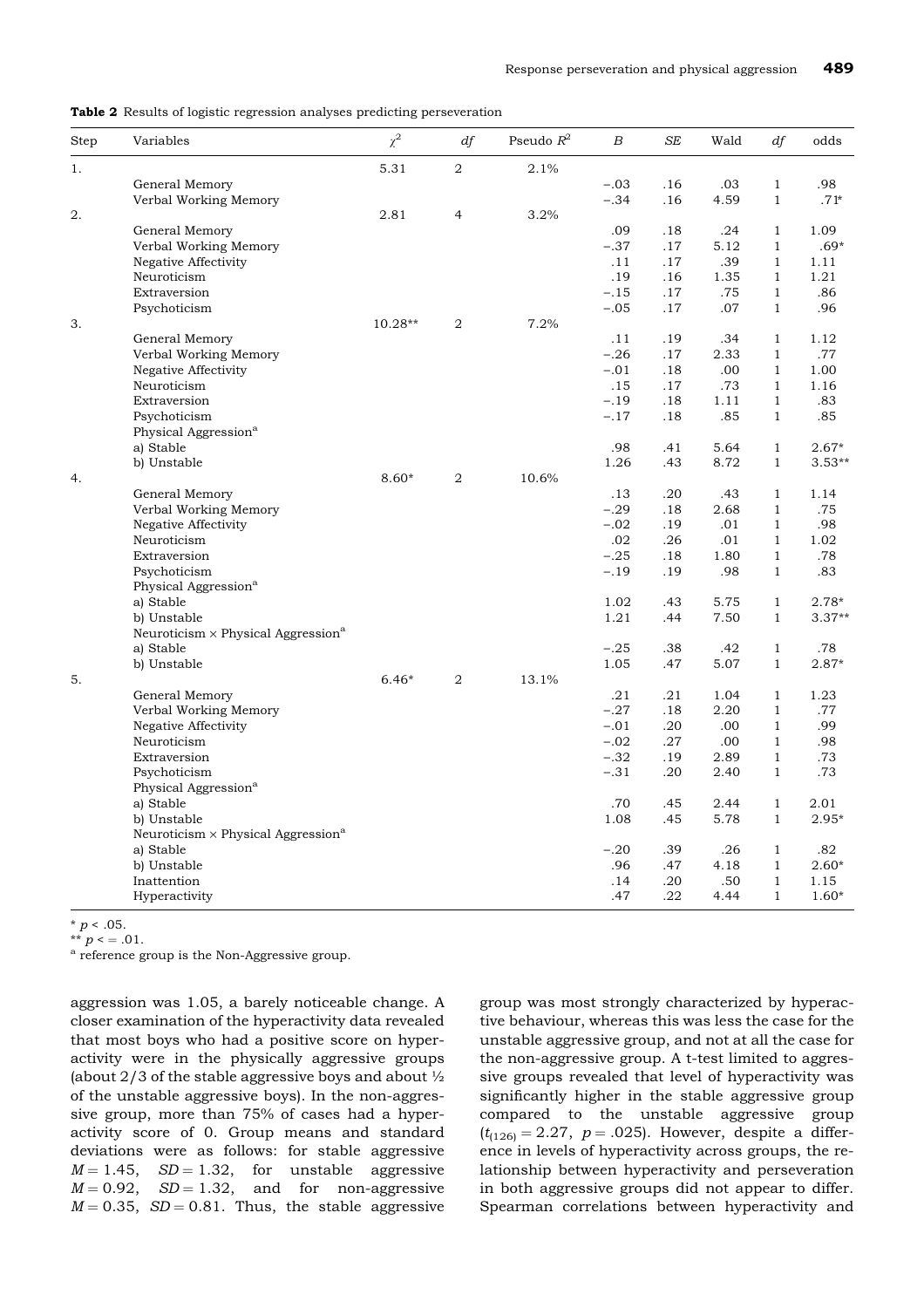perseveration in the stable and unstable aggressive groups were, respectively,  $r = .29$ ,  $p = .015$ , and  $r = .31$ ,  $p = .016$ , and the correlation was non-significant for the non-aggressive group. In conclusion, although hyperactivity attenuated the effect of physical aggression on perseveration, the association between hyperactivity and perseveration appeared to be independent from the association between physical aggression and perseveration. Nonetheless, hyperactivity was confounded with physical aggression groups in this sample.

#### **Discussion**

The main findings of this study support the general hypothesis that a history of physical aggression is a strong predictor of perseveration in adolescence. However, contrary to our prediction, stable and unstable aggressive boys perseverate equally. Nonetheless, groups differed qualitatively in the processes underlying perseveration: Neuroticism was associated with perseveration but only for the unstable aggressive group relative to the other groups. Finally, hyperactivity was related to perseveration, but contrary to our prediction, this association was not straightforwardly explained by physical aggression as hyperactivity was confounded with aggressive groups. Because of this, the addition of hyperactivity to our models attenuated the relation between physical aggression and perseveration overall. Despite this confound, perseveration remained a characteristic of the unstable aggressive group compared to both the stable aggressive and non-aggressive groups. Neuroticism also remained associated with perseveration in the unstable aggressive group relative to the other groups.

Besides the interaction with Neuroticism, only the Verbal Working Memory score was negatively associated with perseveration, as predicted. This indicated that Verbal Working Memory abilities are likely to allow an individual to monitor relevant information on-line, re-evaluate ongoing action, change strategy, and reduce the likelihood of perseveration. However, the effect of Verbal Working Memory on card perseveration was included in the aggressive group status in this sample. In sum, general findings regarding response perseveration in a context of heightened motivation can now be extended to boys with different histories of physical aggression. However, there may be multiple pathways to perseveration, which vary between groups of individuals. In this study, pathways diverged as a function of histories of aggressive behaviour.

#### Mechanisms associated with perseveration and different histories of physical aggression

The hypothesis devised to contrast histories of physical aggression was based on the assumption

that processes involved in perseveration on the CPT measured in adolescence may be similar to those that contributed to a high likelihood to perseverate in the use of physical aggression over time. We had expected that, if perseveration were to be found in adolescents with a history of stable aggression in childhood, frequency of perseveration would have been higher in that group than in a group of adolescent boys with an unstable history of childhood physical aggression. Instead of the expected quantitative difference, we found a qualitative difference between those two physically aggressive groups: age 13 Neuroticism did discriminate between those histories. Neuroticism increased the risk of perseveration in the unstable aggressive group only, and no other process included in this study could explain perseveration in the stable aggressive group. Two hypothetical models may help understand these qualitative differences in the absence of a quantitative difference.

The model proposing that dysregulation of behaviour is due to Neuroticism (Wallace & Newman, 1998) may explain perseveration on the CPT in unstable aggressive boys. Neuroticism may increase the risk of impulsive responding, and therefore, of perseveration as a function of the presence of either cues for reward or punishment or both. The sensitivity to such cues would directly increase arousal, which would, in turn, impair attentional systems and optimal information processing. Thus on the CPT, unstable aggressive boys may initially get aroused by the high reward rate. They may notice the increasing rate of punishment, and this may heighten their arousal as well. Nonetheless, the level of arousal would rise beyond a point where they could gain perspective on the game, particularly as they approach the optimal cutoff point where they could maximize gains. Neuroticism impairs information processing and resulting behaviour in other contexts as well. For example, one study suggests that Neuroticism may increase vigilance in situations involving threat and where escape is possible but, alternately, increase emotional numbness when escape from threat is not a perceived option (Wilson, Kumari, Gray, & Corr, 2000).

Another model could then explain why stable aggressive boys perseverated as much as the unstable aggressive group despite a lack of association of Neuroticism, or of any other relevant process. This model and the previous hypothetical model presented above have both been integrated in recent formulations of the response modulation hypothesis proposed by Newman and colleagues (Newman & Lorenz, 2002) to characterize syndromes of disinhibition. In general, response modulation involves the automatic ability to attend to peripheral cues, use them to inhibit a dominant response set and shift responding. This brief shift in attention to relevant peripheral information is thought to be sufficient to engage controlled processing and access prior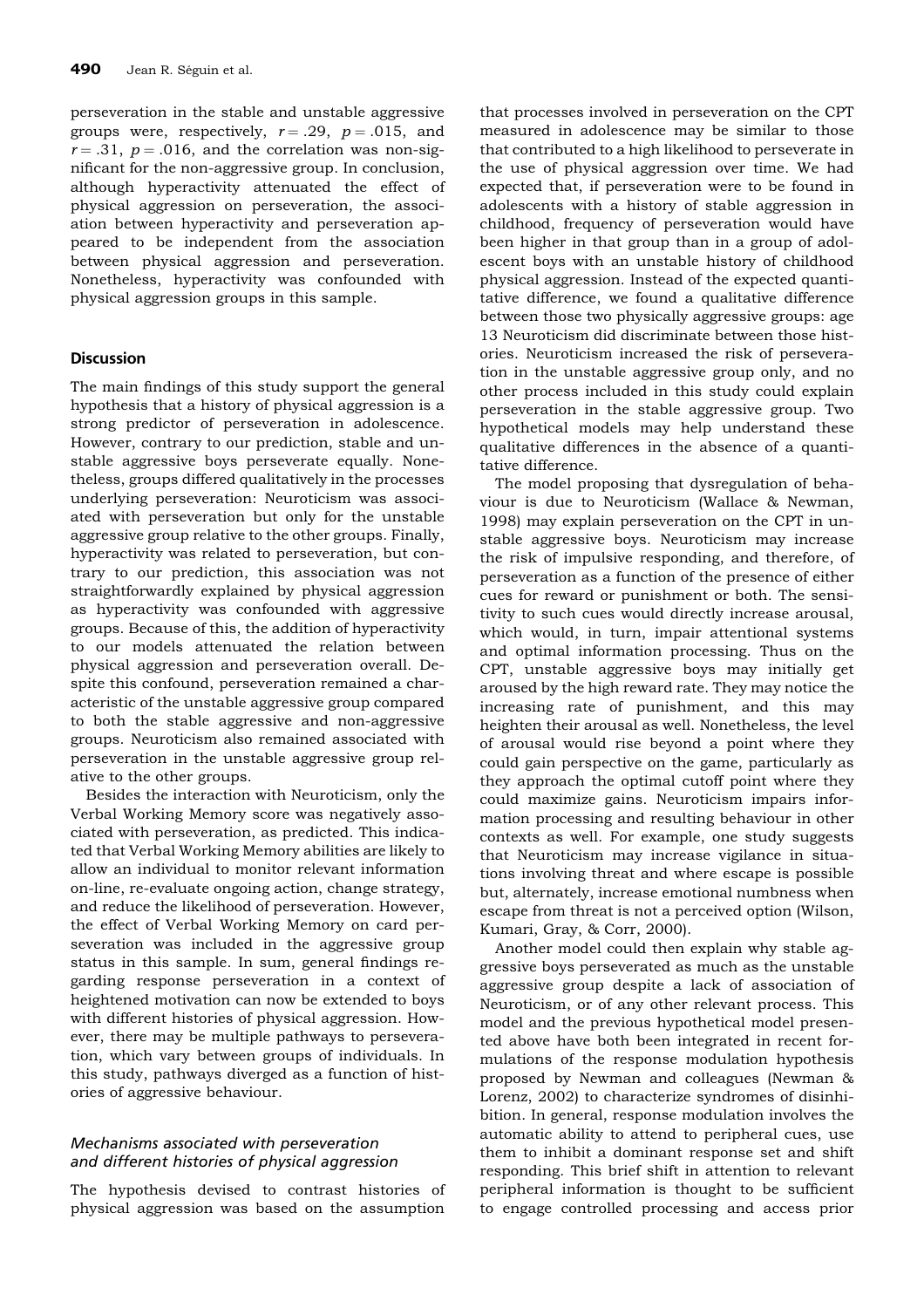experience. Specifically, Newman and Lorenz (2002) suggest that two pathways may lead to deficient response modulation. Neuroticism may be involved in one pathway that would impair response modulation following the process we outlined above.

The alternate, second pathway represents a fundamental and more general information-processing deficit involving cognitive-attentional problems that would be observable across many settings, as long as a predisposed individual is absorbed by a primary task (Newman & Lorenz, 2002). When engaged in such goal-oriented action, that individual would fail to attend to secondary or latent characteristics of the activity in which he or she is engaged. However, when explicitly told to look for secondary or latent information, performance would be adequate. Thus in contrast to the first pathway where high emotional reactivity is involved in the dysregulation of attention, the second pathway involves a form of attentional rigidity. Adopting this framework suggests at least two implications for the observed perseveration of stable aggressive boys.

A first implication is that when engaged in goaldirected behaviour, stable aggressive boys would be more likely to experience difficulties in attending to and/or integrating relevant peripheral information that would have prevented perseveration. Given an incentive to move forward, they have little to go on to stop their action. Thus on the CPT, once these boys have begun turning cards, they would not process the increasing rate of punishment and just keep turning cards (their primary task) regardless of contingencies or consequences. A second implication is that reward and punishment cues that could otherwise impair self-regulation as a function of Neuroticism in this group may not get processed. This in turn may explain why Neuroticism is not related to perseveration in this group although average Neuroticism levels between both groups do not differ. This interpretation is consistent with findings that individuals whose response modulation problems are related to the second pathway have typically been identified in situations where their information processing failures could not be accounted for by emotionality, although these individuals were not without emotionality otherwise (Newman & Lorenz, 2002; Schmitt & Newman, 1999). More specifically, psychopaths and controls do not differ when deliberately attending to emotional stimuli (Newman, 1998; Newman & Lorenz, 2002). However, psychopaths show little emotional response when their goal-oriented behaviour does not initially require them to attend to emotion-related cues (Arnett, Smith, & Newman, 1997). Together these elements suggest that, if we had instructed our boys specifically to attend to both rewards and losses, either the perseveration of stable aggressive boys would have become a function of Neuroticism like for the unstable aggressive group, or this information would have enabled all boys to derive the underlying implicit rule of the game and stop playing sooner than they did in general.

To recapitulate, the data supports that emotional reactivity to rewarding or punishing stimuli in the environment, as captured by the concept of Neuroticism, may be involved in the perseveration of the unstable aggressive group whereas, and more speculatively, a more fundamental information processing limitation would characterize perseveration for the stable aggressive group. Thus one important contrast between both pathways to perseveration is that the more fundamental information processing limitation would necessarily lead to perseveration of goal-oriented action independently of sensitivity to reward–punishment contingencies, while Neuroticism would only do so under circumstances that contribute to heighten arousal.

One limitation of the data, however, does not permit us to directly address the relevance of these models for aggression per se. Nonetheless, if we assume that the characteristics that underlie perseveration in stable aggressive and unstable aggressive boys are relatively constant over time and since early childhood, then the aggression of the unstable aggressive group may be occasional because both reward and punishment have greater impact on these boys' behaviour. It is likely that under some circumstances, this sensitivity could have led them to avoid escalation of a potentially aggressive encounter more often than stable aggressive boys for whom perseveration may have little to do with reinforcement contingencies. The stable aggressive boys, because of their presumed fundamental informationprocessing problem, may more likely fail to avoid these encounters from one time to the next. Recent research reports on the development of psychopathy in non-incarcerated and young samples are consistent with this position (Lynam, Whiteside, & Jones, 1999). Thus this impairment in information processing could then partly explain why these boys, like some psychopaths, tend to be more often violent and recidivistic than the unstable aggressive boys (see also Hemphill, Hare, & Wong, 1998).

#### Hyperactivity and history of physical aggression

Although the models presented above may to some extent account not only for the occurrence of physical aggression, but also for the differences in stability of physical aggression over time, an alternative and possibly complementary explanation for differences in stability lies in the role of hyperactivity. We first noted that teacher-rated hyperactivity at age 13, not inattention, predicted perseveration, as expected. Second, the relation between hyperactivity and perseveration was the same in the physically aggressive groups. Third, physical aggression did not account for the relation between hyperactivity and perseveration because hyperactivity was largely confounded with physically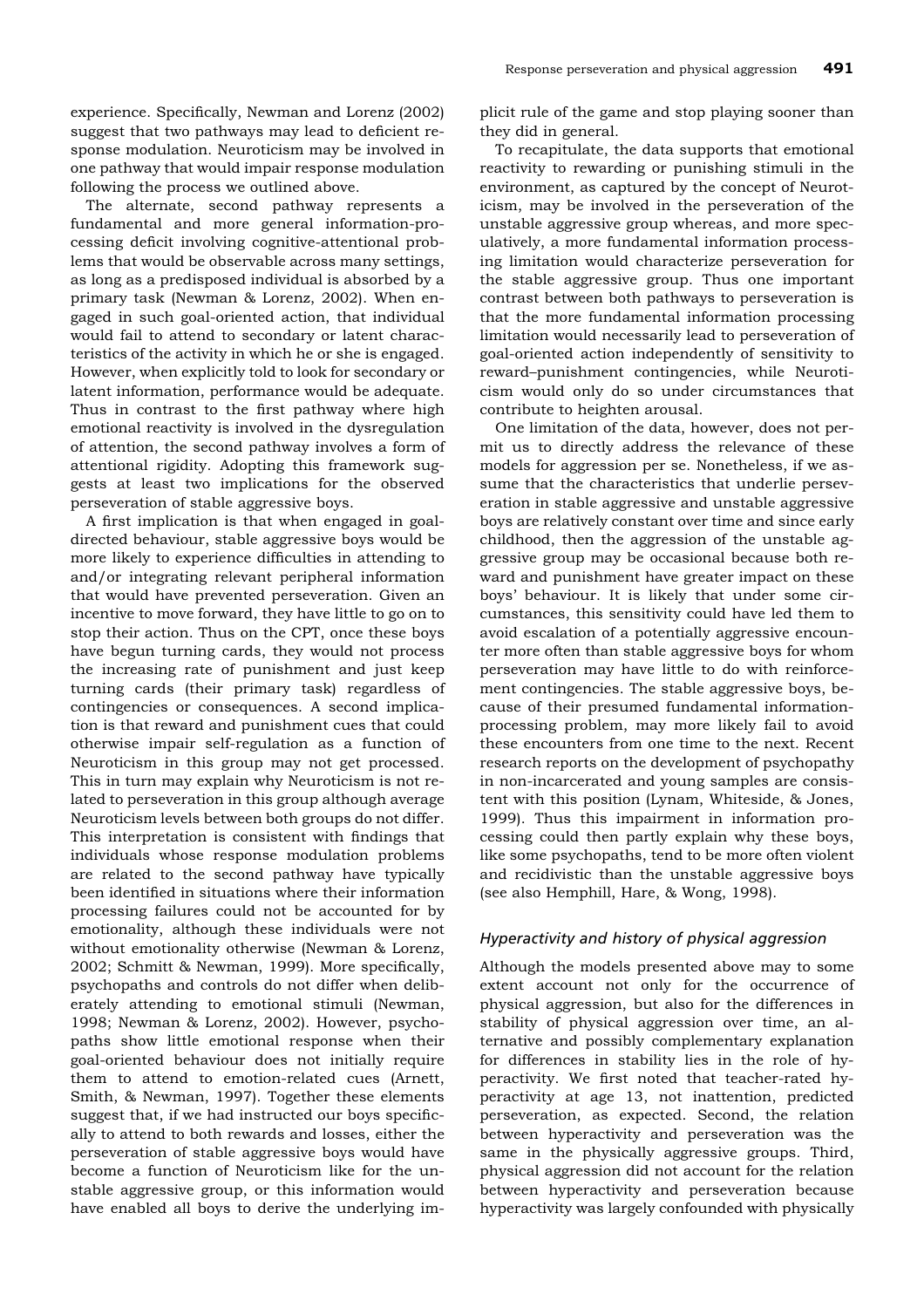aggressive groups. Fourth, the highest levels of hyperactivity were found in the stable aggressive group, followed by the unstable aggressive group and the non-aggressive group. This would preclude use of this sample to test a hyperactivity by groups interaction in which hyperactivity could increase the likelihood of perseveration but only in some groups. Nonetheless, these results are consistent with theories that link hyperactivity levels and presence of physical aggression to chronicity of antisocial behaviour (Lynam, 1996). Therefore, it is reasonable to propose that, although hyperactivity may put unstable aggressive boys at risk for aggressive encounters, this risk would be lower than for stable aggressive boys because their overall level of hyperactivity is also lower.

# Measurement of perseveration in early adolescence

The high number of boys who played fully to the end of the CPT initially surprised us. However, a closer look at several published studies indicates that a high number of boys playing all cards is common. Several other studies report means and large standard deviations comparable to those reported herein (see, for example, Kindlon et al., 1995; Shapiro et al., 1988). Further, one group clearly reported that 40% of their participants (mean age of about 11 years) played all 100 cards with an average number of cards  $= 71.3$  (see Kindlon et al., 1995). The fact that we found about 50% of 13-year-old adolescent boys to play 100 cards also remains in a similar range although there are several important differences between sample characteristics. As one reviewer suggested, it is possible that perseveration on the CPT decreases with age. This is certainly seen in younger children (Zelazo et al., 1997). In our sample, adolescents were all 13 years old, whereas other samples that have found a lower rate of cards played also included older adolescents. This raises the option of a developmental delay account of group differences. Cross-sectional studies could help examine developmental components of perseveration on the CPT. However, age was not found to be predictive of number of cards played in one study despite a range spanning from 6 to 16 years (Kindlon et al., 1995). Nevertheless, that same study showed that experience was related to a significant decrease in average perseveration from time 1 to time 2. Presumably, true problematic perseveration would involve those children who fail to learn from one time to the next. Testing this hypothesis would require longitudinal data. We may also question if a ceiling of 100 cards on the CPT for age 13 boys may be low. This does make sense considering the optimal point at which sufficient objective information is available to participants to make a decision to quit is around 75 cards and that the average number of cards played by the non-aggressive group was about the same figure.

However, it is unlikely that a higher ceiling would have made a difference in the current study because the rates of withdrawal from the game of all three groups from 75 to 100 cards did not differ. Therefore, it is unlikely that rates would change if the game allowed exceeding 100 cards. In other words, beyond the cutoff, all groups perseverate equally.

## **Conclusion**

This study indicates that, although physical aggression is a predictor of perseveration, the processes underlying perseveration in adolescence distinguish those who have been stable from those who have been unstable in their childhood history of physical aggression. If we accept the assumption that those processes are themselves stable over time we can derive two implications. First, the combined factors of early physical aggression, hyperactivity, and perseveration that is not a function of heightened emotionality to rewards and punishment may be indicative of risk for a chronic course of physical aggression. Although these factors are not at all seen as causal, they could very well contribute to the maintenance of maladaptive behaviour. Second, the combined factors of early physical aggression, moderate hyperactivity, and signs of perseveration that are a function of heightened emotionality to rewards and punishment may be indicative of an occasional course of physical aggression. In order to address these hypotheses we need to broaden our measurements of response modulation, and examine if deficient response modulation has any bearing whatsoever on childhood perseveration and if childhood perseveration is also linked to childhood physical aggression, hyperactivity, and impulsivity.

#### Acknowledgements

This work has been supported by grants from Québec's Conseil Québécois de la Recherche Sociale, and Canada's Social Sciences and Human Research Council, and fellowships to the first author from the Canadian Institutes for Health Research, the Fonds pour la Formation des Chercheurs et l'Aide a` la Recherche funds, and the National Science and Engineering Research Council. Portions of this study were presented at the 107th Convention of the American Psychological Association, Boston, August 1999. We wish to thank the boys, their families, the Commission des Écoles Catholiques de Montréal for their longstanding commitment to the longitudinal study, Joseph P. Newman, Keith Happaney, Philip D. Zelazo, Paul Gendreau, and Jaap Oosterlaan, for fruitful comments on earlier versions of this manuscript, Robert O. Pihl and Michael Petrides of McGill University for thoughtful discussion, and Marc Lavoie and Julie Brousseau for data collection.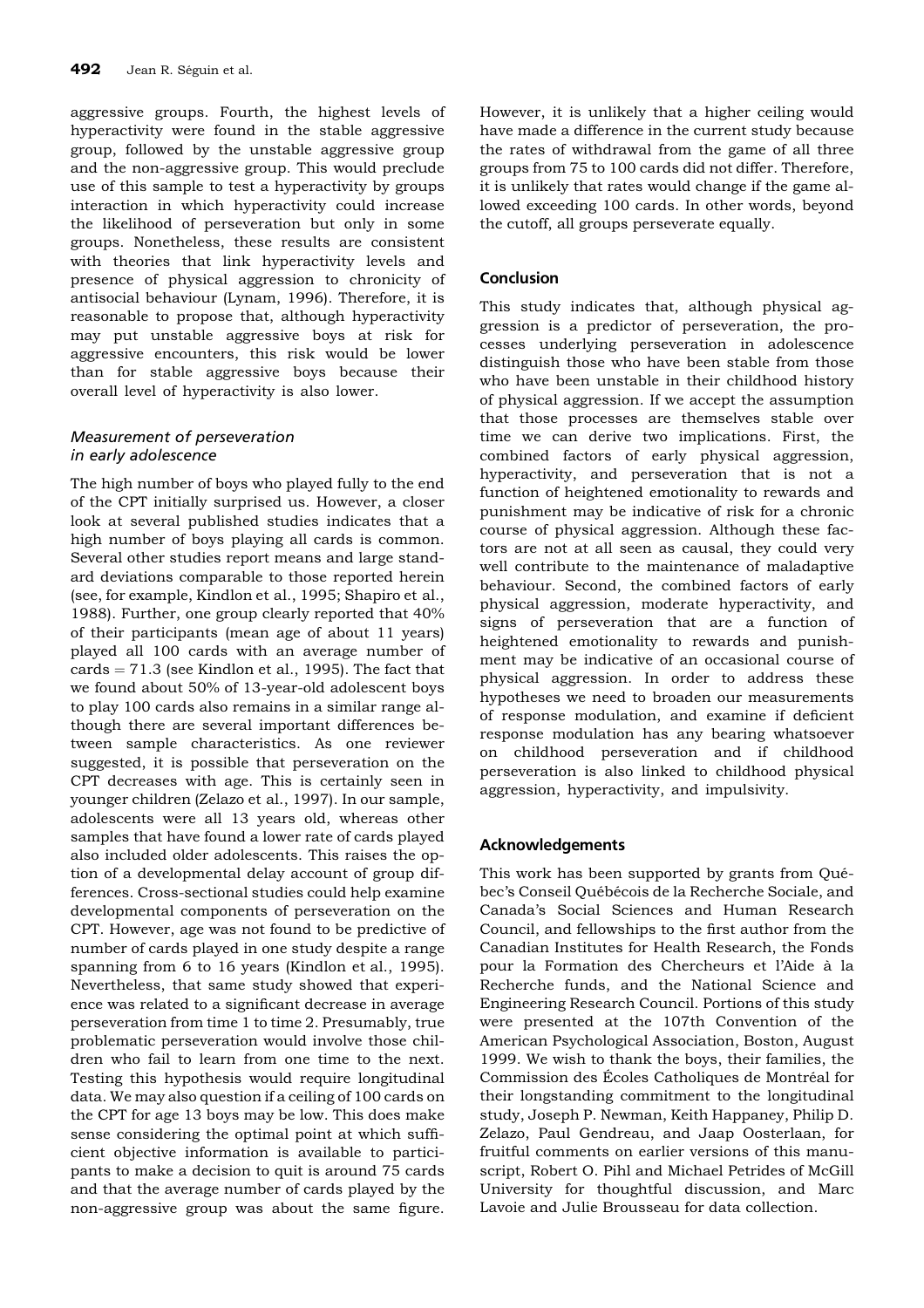#### Correspondence to

Jean R. Séguin, Research Unit on Childhood Maladjustment, Université de Montréal, 3050, Édouard Montpetit Blvd, C.P. 6128 Succ. Centre-ville, Montréal, Québec, Canada, H3C 3J7; Tel: (514) 343-6111, ext 2543; Fax: (514) 343-6962; Email: Jean.Seguin@UMontreal.CA

### References

- Arnett, P.A., Smith, S.S., & Newman, J.P. (1997). Approach and avoidance motivation in psychopathic criminal offenders during passive avoidance. Journal of Personality and Social Psychology, 72, 1413–1428.
- Bachorowski, J.-A., & Newman, J.P. (1990). Impulsive behavior: Effects of personality and goal salience. Journal of Personality and Social Psychology, 58, 512–518.
- Barkley, R.A. (1997). Behavioral inhibition, sustained attention, and executive functions: Constructing a unifying theory of ADHD. Psychological Bulletin, 121, 65–94.
- Belmore, M.F., & Quinsey, V.L. (1994). Correlates of psychopathy in a noninstitutional sample. Journal of Interpersonal Violence, 9, 339–349.
- Daugherty, T.K., & Quay, H.C. (1991). Response perseveration and delayed responding in childhood behavior disorders. Journal of Child Psychology and Psychiatry, 32, 453–461.
- Eysenck, H.J., & Eysenck, S.B.G. (1975). Manual for the Eysenck Personality Questionnaire: Junior & Adult. San Diego, CA: Educational and Industrial Testing Service.
- Fisher, L., & Blair, R.J.R. (1998). Cognitive impairment and its relationship to psychopathic tendencies in children with emotional and behavioral difficulties. Journal of Abnormal Child Psychology, 26, 511–519.
- Fonseca, A.C., & Yule, W. (1995). Personality and antisocial behavior in children and adolescents: An enquiry into Eysenck's and Gray's theories. Journal of Abnormal Child Psychology, 23, 767–781.
- Giancola, P.R., Mezzich, A.C., & Tarter, R.E. (1998). Executive cognitive functioning, temperament, and antisocial behavior conduct-disordered adolescent females. Journal of Abnormal Psychology, 107, 629–641.
- Giancola, P.R., Peterson, J.B., & Pihl, R.O. (1993). Risk for alcoholism, antisocial behavior, and response perseveration. Journal of Clinical Psychology, 49, 423–428.
- Goldberg, E. (1986). Varieties of perseveration: A comparison of two taxonomies. Journal of Clinical and Experimental Neuropsychology, 8, 710–726.
- Grambsch, P., & Therneau, T. (1994). Proportional hazards tests and diagnostics based on weighted residuals. Biometrika, 81, 516–526.
- Gray, J.A. (1991). Neural systems, emotion and personality. In J. Madden IV (Ed.), Neurobiology of learning, emotion and affect (pp. 273–306). New York: Raven.
- Hemphill, J.F., Hare, R.D., & Wong, S. (1998). Psychopathy and recidivism: A review. Legal and Criminological Psychology, 3, 139–170.
- Kindlon, D.J., Mezzacappa, E., & Earls, F.J. (1995). Psychometric properties of impulsivity measures: Temporal stability, validity and factor structure. Journal of Child Psychology and Psychiatry, 36, 645–661.
- Loeber, R., & Stouthamer-Loeber, M. (1998). Development of juvenile aggression and violence: Some common misconceptions and controversies. American Psychologist, 53, 242–259.
- Loeber, R., Tremblay, R.E., Gagnon, C., & Charlebois, P. (1989). Continuity and desistance in disruptive boy's early fighting at school. Development and Psychopathology, 1, 39–50.
- Luria, A.R., & Homskaya, E.D. (1964). Disturbance in the regulative role of speech with frontal lobe lesions. In J.M. Warren & K. Akert (Eds.), The frontal granular cortex and behavior (pp. 353–371). New York: McGraw-Hill.
- Lynam, D.R. (1996). Early identification of chronic offenders: Who is the fledgling psychopath? Psychological Bulletin, 120, 209–234.
- Lynam, D.R. (1998). Early identification of the fledgling psychopath: Locating the psychopathic child in the current nomenclature. Journal of Abnormal Psychology, 107, 566–575.
- Lynam, D.R., Whiteside, S., & Jones, S. (1999). Selfreported psychopathy: A validation study. Journal of Personality Assessment, 73, 110–132.
- Matthys, W., van Goozen, S.H.M., de Vries, H., Cohen-Kettenis, P.T., & van Engeland, H. (1998). The dominance of behavioural activation over behavioural inhibition in conduct disordered boys with or without attention deficit hyperactivity disorder. Journal of Child Psychology and Psychiatry, 39, 643–653.
- Milich, R., Hartung, C.M., Martin, C.A., & Haigler, E.D. (1994). Behavioral disinhibition and underlying processes in adolescents with disruptive behavior disorders. In D.K. Routh (Ed.), Disruptive behavior disorders in childhood (pp. 109–138). New York: Plenum.
- Moffitt, T.E., & Silva, P.A. (1988). Self-reported delinquency, neuropsychological deficit, and history of attention deficit disorder. Journal of Abnormal Child Psychology, 16, 553–569.
- Nagin, D.S., & Tremblay, R.E. (1999). Trajectories of boy's physical aggression, opposition, and hyperactivity on the path to physically violent and non violent juvenile delinquency. Child Development, 70, 1181– 1196.
- Newman, J.P. (1998). Psychopathic behavior: An information processing perspective. In D.J. Cooke, A.E. Forth, & R.D. Hare (Eds.), Psychopathy: Theory, research, and implications for society (pp. 81–104). Dordrecht, The Netherlands: Kluwer.
- Newman, J.P., & Kosson, D.S. (1986). Passive avoidance learning in psychopathic and nonpsychopathic offenders. Journal of Abnormal Psychology, 95, 252–256.
- Newman, J.P., & Lorenz, A. (2002). Response modulation and emotion processing: Implications for psychopathy and other dysregulatory psychopathology. In R.J. Davidson, K. Scherer, & H.H. Goldsmith (Eds.), Handbook of affective sciences (pp. 1043– 1067). Oxford University Press.
- Newman, J.P., Patterson, C.M., & Kosson, D.S. (1987). Response perseveration in psychopaths. Journal of Abnormal Psychology, 96, 145–148.